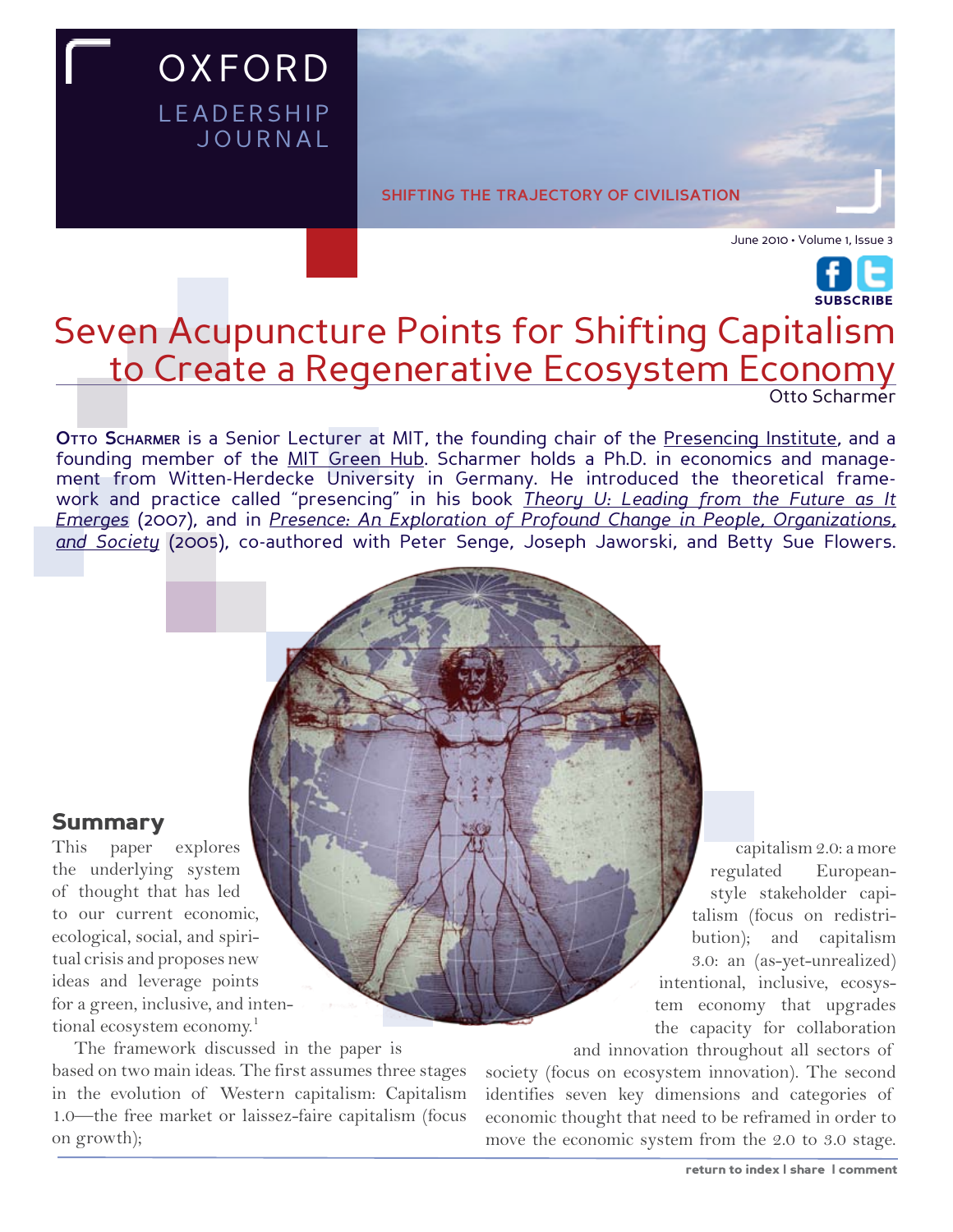They are:

**1. Coordination mechanisms:** Upgrade the economic operating system from one driven by competition and special-interest-group-led legislation ("ego-system awareness") to one that operates from shared seeing and common will (driven by an intentional "eco-system awareness").

**2. Nature:** Design all production and consumption cycles completely earth-to-earth (without the need for landfills and in co-evolution with the natural ecosystem).

**3. Labour:** Create economic human rights (such as basic income, access to health, education, entrepreneurial opportunity) in order to enable all people to actualize their full creativity for shared wealth generation and social well-being.

**4. Capital:** Redesign and redirect money and capital flows to serve all sectors of the economic system (and develop commons-based property rights in support of it).

**5. Technology:** Build communities of creation to generate breakthrough technologies in areas that matter most to societal needs and aspirations.

**6. Leadership:** Reinvent leadership learning to facilitate "learning from the emerging future" rather than reproducing the patterns of the past.

**7. Public Awareness and Conversation:** Create infrastructure innovations that allow all citizens to become aware of their real power in co-creating the intentional ecosystem economy and in deepening our democracy.

## the crisis of our time is not about financial or economic bankruptcy. the real crisis of our time is about an intellectual bankruptcy: the bankruptcy of mainstream economic thought.

The problem today is that we try to solve 3.0 challenges with 2.0 frameworks and response patterns. The seven categories of economic thought constitute seven acupuncture points that, if touched upon simultaneously with strategic initiatives, could greatly accelerate the shift of the economic system from 2.0 to 3.0.

The crisis of our time is not about financial or economic bankruptcy. The real crisis of our time is about an intellectual bankruptcy: the bankruptcy of mainstream economic thought over the past three decades and beyond. Just as the crumbling of the Berlin Wall in 1989 marked the end of one fundamentalist approach to society and the economy— socialist statecentric fundamentalism—the toppling of the Wall Street house of cards marked the end of another neoliberal market-centric fundamentalism.

Yet the public debate and crisis response continue to be framed by the same old categories of economic thought that got us into the whole mess in the first place. To paraphrase Albert Einstein's famous observation, "The significant problems we have cannot be solved by the same type of thinking that created them." That, however, is exactly what we are busy trying to do.



• Oxford Leadership Journal | Shifting the trajectory of civilization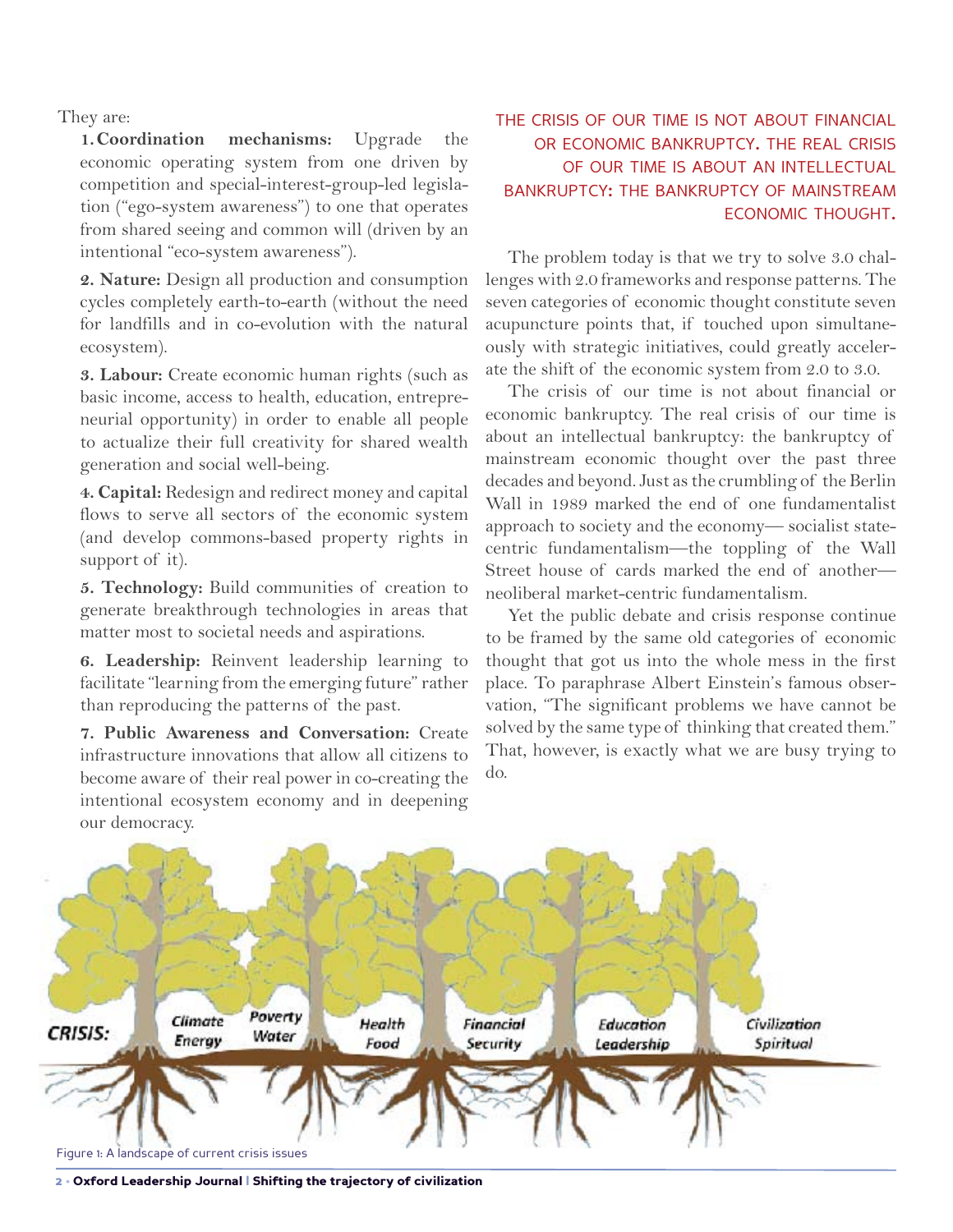There is a growing group of diverging voices, though. One is that of a former IMF Chief Economist, MIT professor Simon Johnson. He suggests that at the heart of our current crisis lies not just a banking crisis but also a political power struggle between Wall Street and government.<sup>2</sup> In a primitive political system, argues Johnson, power is transmitted through violence (military coups, militias, etc.). In a more developed society, power is transmitted through money (bribes, kickbacks, campaign contributions). But in the most advanced societies, according to Johnson, power is transmitted through cultural capital such as belief systems. "Over the past decade," says Johnson, "the attitude took hold that what was good for Wall Street was good for the country." That belief system has given Wall Street a de facto veto right over public policymaking that no other group or industry enjoys. Since the beginning of the crisis in fall 2008, this unparalleled influence from Wall Street on Washington has only increased.

## Power and Paradigm

Why does the U.S. government appear to be unwilling to implement response strategies that would address the crisis at its root by breaking up the financial oligarchy?

Independent and respected economists such as Simon Johnson, and Nobel laureates Paul Krugman and Joseph Stiglitz, have repeatedly suggested measures such as nationalizing the banks, firing management, cleaning up balance sheets, and then reselling their downsized parts to the private sector.

It seems as if there are two main forces or factors that are getting in the way: power and paradigm. In his article "The Quiet Coup," Johnson elaborates primarily on the first factor: the close ties and personal networks between Wall Street institutions like Goldman Sachs and key federal institutions like the Treasury and the Federal Reserve. In this paper I focus on the other factor: paradigm—how the taken-for-granted assumptions of conventional economic thought prevent us from asking the tough questions that, if explored, could help us to see the root issues of the economic crisis, how it is connected to the need for global transformation, and how we can shape it in a more intentional way.

## The Blind Spot

Figure 1 situates the discourse of the financial crisis in the context of today's other socioeconomic challenges: the energy crisis, the water crisis, the food crisis, the security crisis, the leadership crisis, the health care crisis, the educational crisis, the climate crisis. You name it. The crisis conversation is happening all over the place. What's interesting is that each of the aforementioned crises has its own discourse, its own NGO (each working with a single-issue mindset), conferences, journals, websites, funding mechanisms, programs, and so forth. While all these single-issue groups of change-makers engage in well-intentioned work, there are two missing pieces: one, a discourse *across* all these silos about how these issues are interconnected, and two, a discourse about the systemic *root causes* that continuously reproduce the whole cluster of crises mentioned above (figure 1).

While recently we have seen some positive movement on the first one, the "horizontal" connectedness and interdependence of issues, we still have not seen much movement on the second one, the "vertical" connection—that is, the deep systemic issues that cause the current cluster of crisis symptoms to be reproduced time and again.

I believe that the most important root issue of the current crisis is *our thinking:* how we collectively think about our economic relationships—or rather, how we don't. Never in history have we seen such massive public attention on an economic crisis—how it affects us and what caused it—a conversation that permeates all countries, cultures, and media channels. And yet, despite the millions of words devoted to it by "experts" on talk shows and in publications, what do we really know about its root causes? One thing that has become increasingly apparent is that the universe of economic thought that we draw on in public conversations is supplied by a very small number of economic theorists and frameworks. Most practical men, as John Maynard Keynes once noted, are "in thrall to the ideas of some long dead economist." To explore this vertical causal dimension of the current crisis more fully, we created a research group at MIT's Green Hub and Presencing Institute to talk to practitioners and thought leaders currently working at the forefront of transforming capitalism by pioneering a green, inclusive, regenerative economy.3 We are now beginning a second track of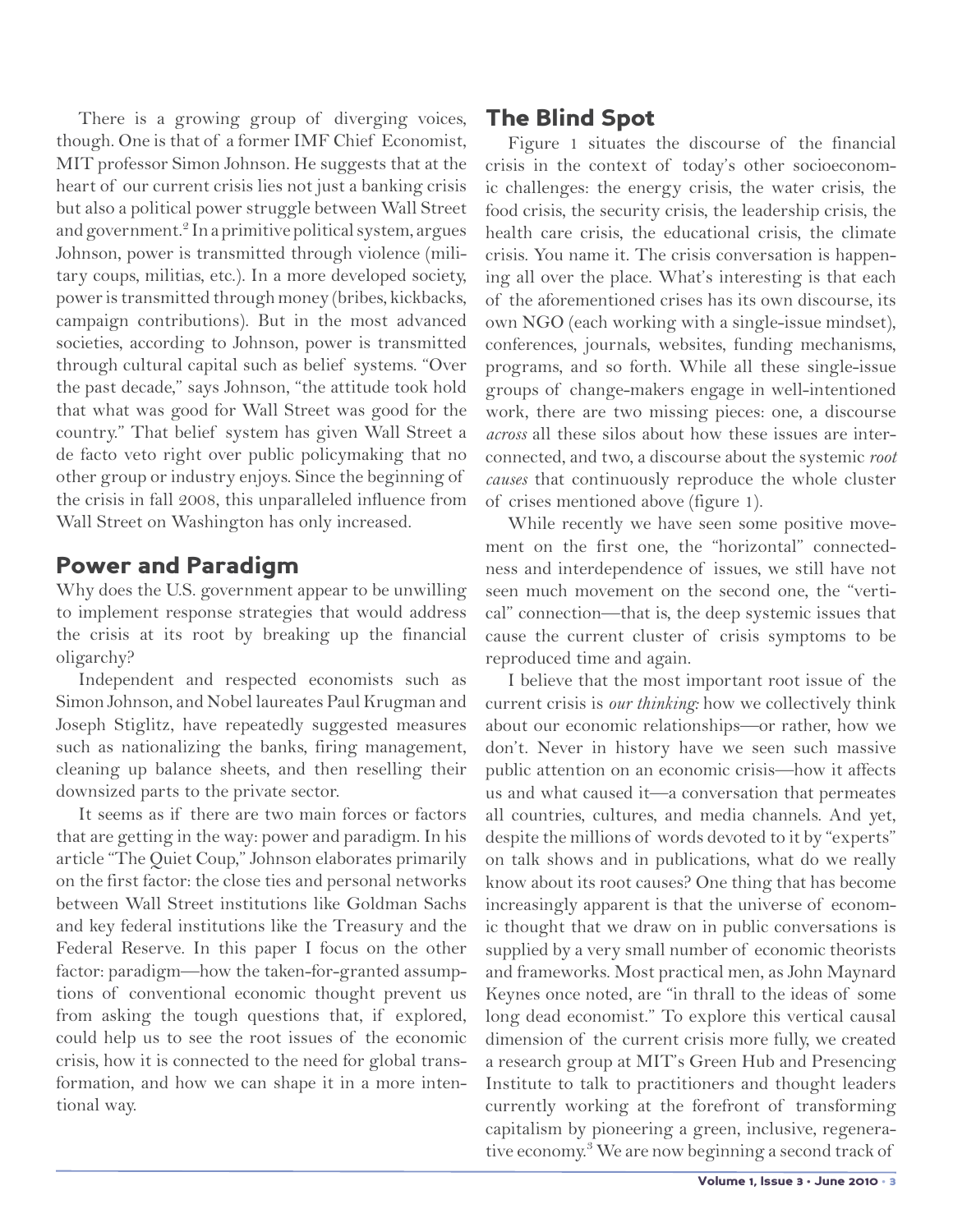activities, a series of roundtable conversations among pioneers and thought leaders, in order to deepen our understanding of the current situation, develop and refine frameworks that can mobilize new thinking, and clarify leverage points that accelerate the shift to a sustainable, inclusive, and co-creative economy.<sup>4</sup> What has emerged from these conversations to date is a *landscape* of economic transformation that captures key elements of the societal changes currently under way.

The purpose of this paper is to map out a first version of this emerging landscape so that it can focus the discourse going forward.

The overview of the emerging landscape is depicted in figure 2. It shows on the surface level the current cluster of crisis symptoms and then, below the surface, the root issues. The vertical axis of the grid shows three developmental stages of capitalism and economic thought. Obviously, there are many ways of differentiating economic stages. In this case I use the terminology of capitalism 1.0, 2.0, 3.0 suggested by Barnes (2006), because it's simple and it reminds us that we need to do the same thing with our social and economic institutions that we are used to doing with our computers: *update the operating system.*<sup>5</sup> Here is a brief overview of the three stages:<sup>6</sup>

 **Capitalism 1.0:** The original "free-market" or "laissez-faire" capitalism that has produced phenomenal growth as well as massive negative externalities in the form of poverty, environmental destruction, and periodic currency crises. The societal response to these crises led to …

**Capitalism 2.0:** A more regulated stakeholder

| <b>Stages of</b>                                                                                       | CRISIS:<br>Coordination                                                                                                                  | Climate<br>Energy                                                              | Poverty<br>Health<br>Water<br>Food                                                                           | Financial<br>Security                                                                                                                                                  | Education<br>Leadership                                                                                                                     | Civilization<br>Spiritual                                                                                     | <b>User/</b>                                                                                                         |
|--------------------------------------------------------------------------------------------------------|------------------------------------------------------------------------------------------------------------------------------------------|--------------------------------------------------------------------------------|--------------------------------------------------------------------------------------------------------------|------------------------------------------------------------------------------------------------------------------------------------------------------------------------|---------------------------------------------------------------------------------------------------------------------------------------------|---------------------------------------------------------------------------------------------------------------|----------------------------------------------------------------------------------------------------------------------|
| <b>Capitalism</b>                                                                                      | mechanism                                                                                                                                | <b>Nature</b>                                                                  | 1007                                                                                                         | Capital                                                                                                                                                                | Technology                                                                                                                                  | Management                                                                                                    | Citizen                                                                                                              |
| 1.0 Shareholder<br>Capitalism:<br>-growth, extraction,<br>externalities I                              | Market-based                                                                                                                             | Market                                                                         | Market                                                                                                       | Market                                                                                                                                                                 | Tool                                                                                                                                        | Hierarchical<br>management                                                                                    | Ego-system<br>awareness:                                                                                             |
| 2.0 Stakeholder<br>Capitalism:<br>-distribution, welfare,<br>state; externalities II                   | $+$<br>regulation.<br>stakeholder<br>negotiations                                                                                        | $\ddot{}$<br>regulation.<br>farmer<br>ass.                                     | $+$<br>regulation,<br>unions.<br>social security                                                             | $^{+}$<br>regulation,<br>Federal<br>Reserve                                                                                                                            | Systems                                                                                                                                     | Participative<br>management                                                                                   | Stakeholder<br>awareness:                                                                                            |
| 3.0 Intentional<br><b>Ecosystem Economy:</b><br>-transformative.<br>regenerative, ecosystem<br>renewal | collective action<br>from common<br>attention and will                                                                                   | Earth to<br>earth                                                              | Access to<br>basic income.<br>education.<br>entrepreneur-<br>ial opportuni-<br>ties as human<br>rights       | Integration of<br>financial<br>with natural.<br>human<br>social and<br>cultural<br>capital                                                                             | Green and<br>social<br>technologies<br>for<br>co-creating<br>regenerative<br>economies                                                      | Co-creative<br>leadership for<br>cross-sector<br>innovation                                                   | Eco-system<br>awareness                                                                                              |
| <b>7 Acupuncture Points:</b><br>Innovations in<br>Infrasctucture to move<br>to $3.0$                   | +Eco-system<br>Innovation<br>Infrastructures<br>for seeing and<br>acting from<br>the whole.<br>common will<br>-Local living<br>economies | Earth-<br>to-earth<br>designs<br>→New<br>property<br>rights<br>for.<br>commons | Basic income<br>as a human<br>right<br>+access to<br>health.<br>education.<br>entrepreneur<br>al opportunity | Fransparent<br>participatory<br>banking +<br>investing<br><b>+Carrying</b><br>costs<br>Complemen<br>ary currencies<br><b>Anew mission</b><br>based owner<br>ship forms | Green and<br>social<br>technologies<br>or community<br>entrepreneur-<br>ship and<br>innovation<br><b>Shew</b><br>collaborative<br>platforms | Global and<br>local action<br>leadership<br>school<br>(g. school)<br>reinventing<br>and renewing<br>education | <b>*Reinventing</b><br>media + public<br>conversation<br>+deepening<br>democracy<br>participatory<br>public planning |

Figure 2: A structural landscape of socio-economic transformation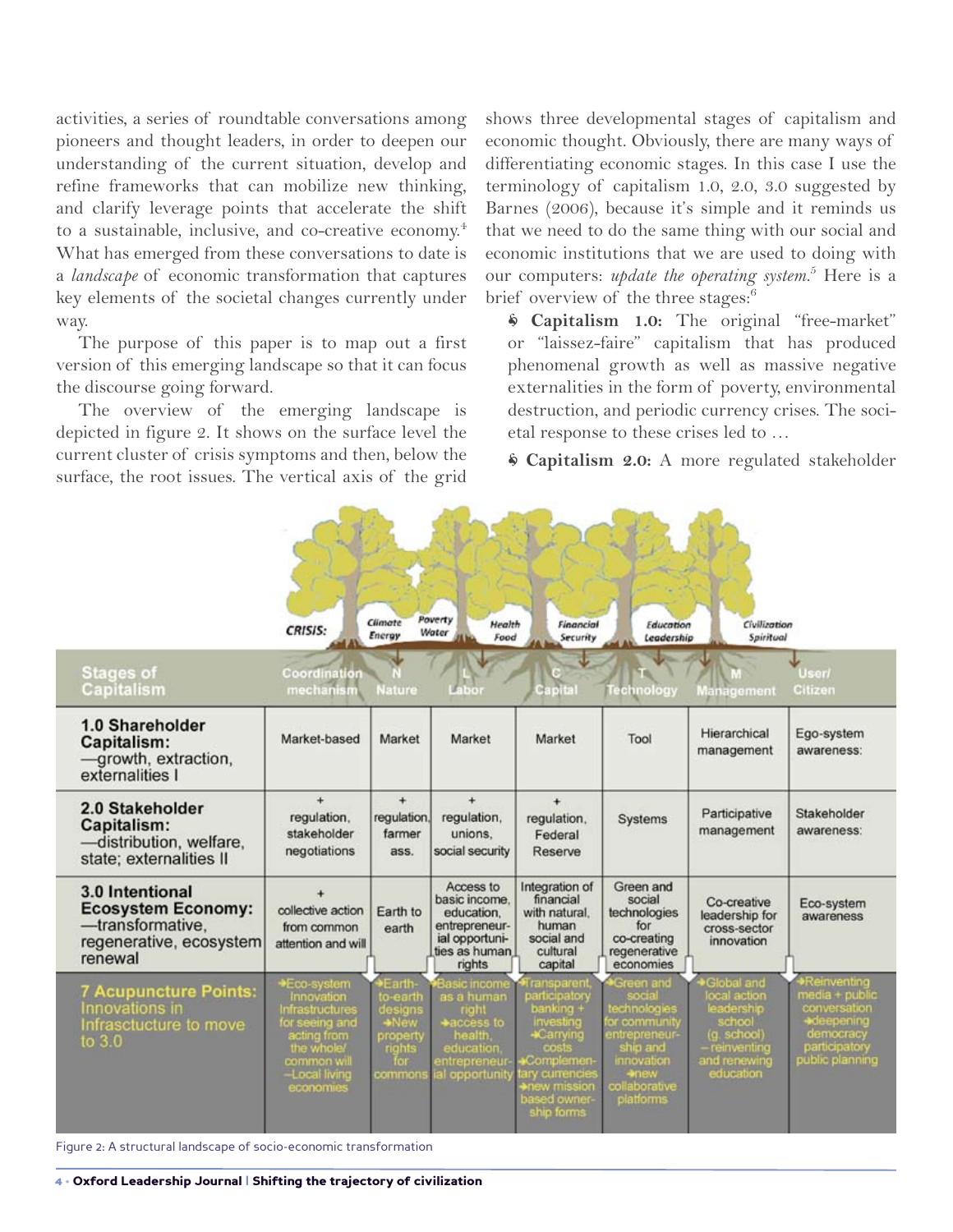capitalism in which the major areas of negative externalities are addressed through social security systems, labour unions, international labour and environmental standards, Federal Reserve banks, etc. All these institutions are designed to do the same thing: limit the "free" markets such that negative externalities are minimized.<sup>7</sup> While the main focus of capitalism 1.0 is on growth, the main focus of capitalism 2.0 is on redistribution in order to sustain society as a whole. The problem with capitalism 2.0 is twofold: one, it never really worked outside the boundaries of the OECD countries. And two, it does not appear to be working to mitigate the current global externalities. Which brings us to our current transformational phase, moving toward …

 **Capitalism 3.0:** An (as-yet-unrealized) intentional and inclusive ecosystem economy that upgrades the capacity for collaboration and innovation across all sectors and systems.

The main point about the evolutionary stages of capitalism is that each system is based on a different state of awareness among its players. In capitalism 1.0, it is an ego-system awareness: "It is not from the benevolence of the butcher, the brewer, or the baker that we expect our dinner, but from their regard to their own self-interest," as Adam Smith put it so eloquently. "We address ourselves, not to their humanity but to their self-love, and never talk to them of our own necessities but of their advantages."<sup>8</sup> In capitalism 2.0, this self-interest is widened and mitigated by the self-interest of other stakeholders that organize for collective action to bring their interest to the table through labour unions, government, non-governmental organizations, and so forth.

In the emerging 3.0 stage of our economy, there is a shift of awareness that extends the natural selfinterest of the players to the entire ecosystem. Ecosystem awareness means having the ability to operate with a mind that perceives a problem from all of the perspectives in a given social-ecological system (rather than only from one's own) and to internalize the concerns and issues of the other players in one's own decision-making.

This internalization of the externalities of other stakeholders is already starting to happen in many places today. For example, sustainable supply chain projects, fair trade consumer movements, the local living economy movement, and the movement around slow money and conscious investing are extending their reach from a narrow (personal or corporate) ego-system awareness to an ecosystem awareness that includes all other players in the economic process (value chain).<sup>9</sup> The awareness of decision-makers and its impact on the coordination of a system is not well reflected in conventional economic theory. Neoclassical economists work with given preferences and know little about the state shifts in human awareness and consciousness and how they influence human behavior.10

Yet, for leadership teams in global companies, international institutions, and local communities, change work is *all about* shifting the state of awareness from an ego-system to an extended stakeholder situation or, in some cases, to the larger ecosystem. That work is leaders' and change-makers' job number one: to help people let go of their narrow ego-system awareness and embrace the larger forces of change. Although this aspect of organizational change work is paramount in leadership practice today, the respective state shifts in collective attention and awareness do not register as a relevant category in existing economic frameworks. That points us to what may well be the biggest blind spot in economic theory today: *consciousness*—that is, the structure of human awareness and attention that a community of actors develops when they go on a journey of transformational change.<sup>11</sup>

# Evolutionary stages of capitalism

The British historian Arnold Toynbee conceived of societal progress as an interplay of challenge and response: structural change happens when a society's elite can no longer respond creatively to major social challenges, and therefore old social formations are replaced by new ones. Applying Toynbee's framework of challenge and response to the socioeconomic development in the West, we can, in a very simplified form, review its evolution as follows (see Table 1).

## The Stability Challenge: The Rise of the Public Sector

Think of Europe at the end of the Thirty Years' War in 1648, or Russia after the October Revolution in 1918,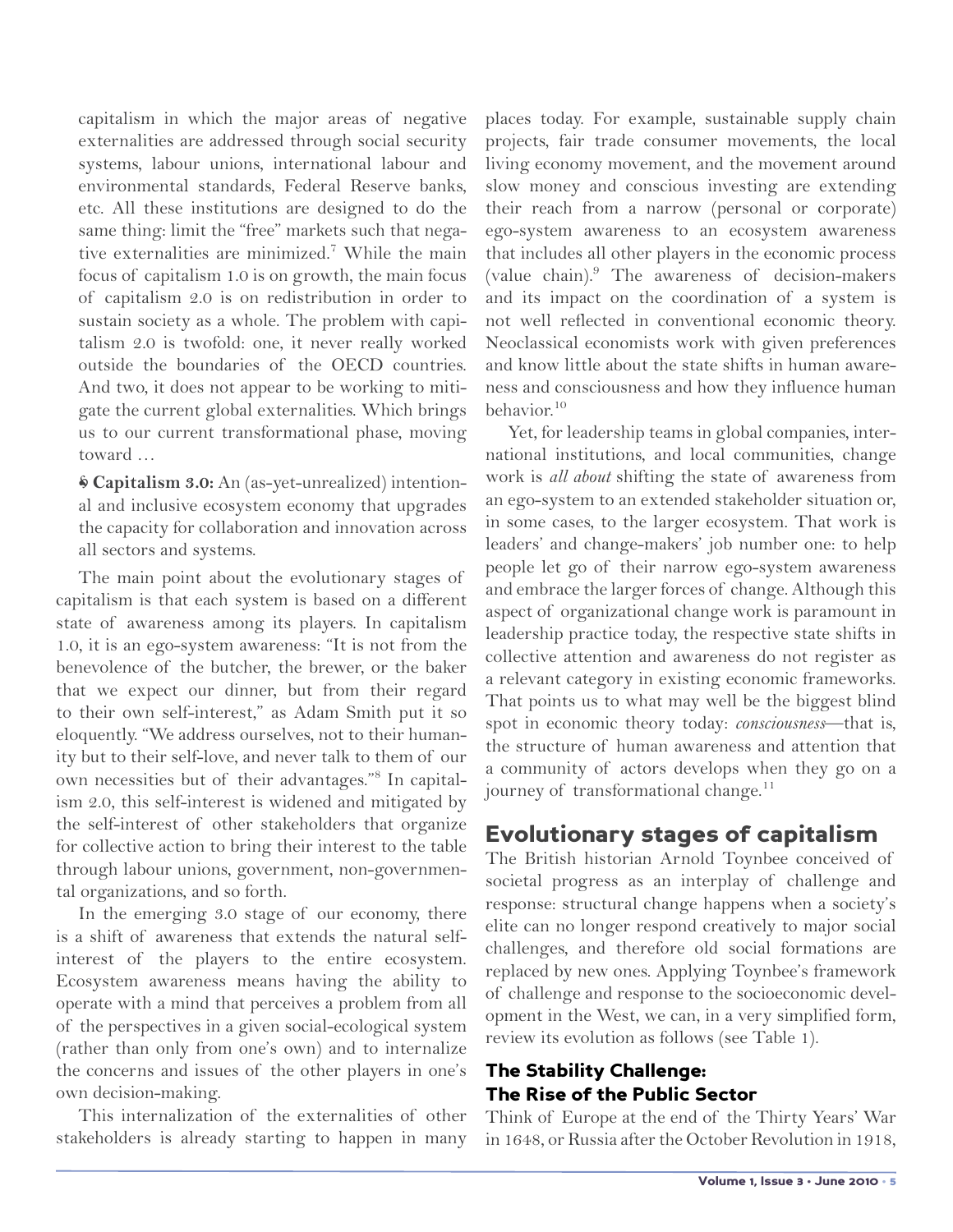| <b>Stages of</b><br><b>Economic</b><br><b>Evolution</b>                                    | <b>Challenge</b>        | <b>Response:</b><br><b>Primary</b><br>coordination<br>mechanism          | <b>Dominant</b><br>Sector/Player                                                                            | <b>Primary New</b><br>Source of<br><b>Power</b>                |
|--------------------------------------------------------------------------------------------|-------------------------|--------------------------------------------------------------------------|-------------------------------------------------------------------------------------------------------------|----------------------------------------------------------------|
| 17th-18th<br><b>Centuries:</b><br>Precapitalist.<br>Mercantilist/state-<br>driven          | Stability               | Regulation/plan                                                          | State/government                                                                                            | <b>Sticks</b>                                                  |
| 18th-19th<br><b>Centuries:</b><br><b>Capitalism 1.0.</b><br>Capital/<br>Shareholder-driven | Growth                  | Market/competition                                                       | State/government;<br>Capital/business                                                                       | Carrots                                                        |
| 19th-20th<br><b>Centuries:</b><br><b>Capitalism</b><br>2.O. Stakeholder<br>interest-driven | Externalities           | Negotiation/dialogue                                                     | State/government;<br>Capital/business;<br>Civil society/NGO                                                 | <b>Norms</b>                                                   |
| 21st Century:<br><b>Capitalism 3.0</b><br>Shared eco-system<br>awareness-driven            | Global<br>externalities | Collective action<br>arising from shared<br>awareness and<br>common will | State/government;<br>Capital/business;<br>Civil society/NGOs;<br>Cross-sector<br>communities of<br>creation | Actions that arise<br>from presencing<br>the emerging<br>whole |

Table 1: Western Economic Evolution, Its Institutions, and Its Sources of Power (source: Scharmer 2009)

or China after the Chinese Civil War in 1949, when the rise of a strong state and public sector provided a vital coordination mechanism that allowed the allocation and distribution of scarce resources in line with the developmental priorities as perceived by the elites of each country. In that regard, we can view 20th-century socialism in the Soviet Union not as a post-capitalist stage of the economy (according to Marxist theory) but as a pre-capitalist (that is, mercantilist) one.<sup>12</sup>

### The Growth Challenge: The Rise of the Private Sector (Capitalism 1.0)

The good thing about a state- and public-sectordriven society is its stability; the downside is its lack of dynamism. Accordingly, the more successfully the stability challenge has been met, the more likely there will be, sooner or later, a shift of focus from stability to growth. To fuel economic growth, we see the introduction of markets, competition, and private property rights. These changes facilitated an unprecedented era of economic growth and massive industrialization.

## The Externality Challenge: The Rise of the Civic Sector (Capitalism 2.0)

The good thing about a purely market-driven economy and society is its rapid growth and dynamism; the downside is that it has no means of dealing effectively with some of the major negative externalities that accompany it. There are two types of negative externalities: those that affect the players within a system and those that affect the players outside it. System-interior (Type I) externalities include worker poverty (an issue of distribution), prices of farm products that fall below the threshold of sustainability (an issue of protectionism), and fluctuating share prices and currency exchange rates (an issue of capital destruc-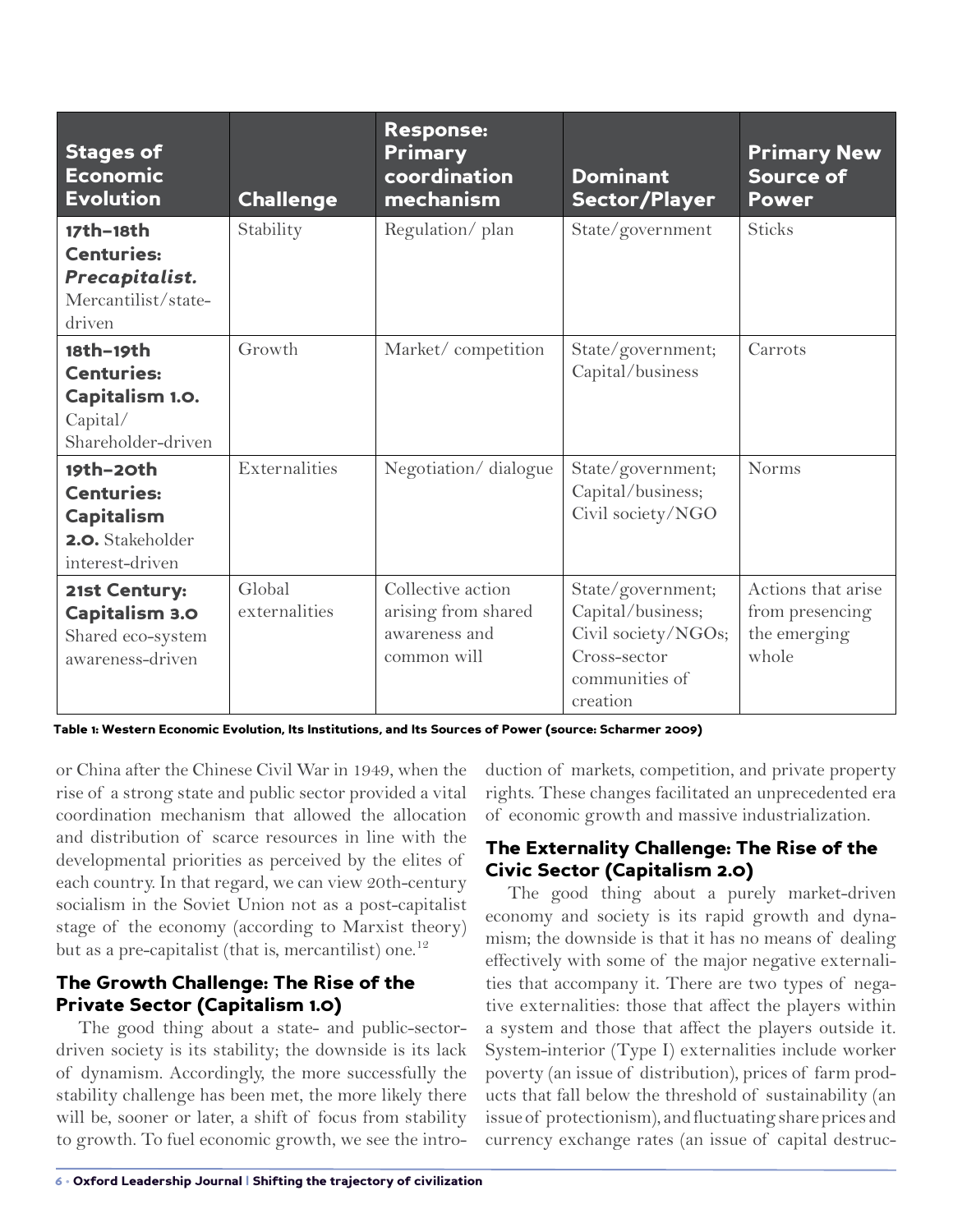tion).13 Corrective mechanisms to deal with these issues give rise to labour unions, labour rights, social security, protectionism, and federal reserve banks, all of which are designed to do the same thing: limit the market mechanism when its results are dysfunctional or unacceptable and redirect governance by introducing negotiated stakeholder agreements as a third coordination mechanism that complements the two existing ones (markets and regulation).

Examples of system-exterior (Type II) externalities include the destruction of nature and of future generations (60% of the planet's assessed ecosystems are now damaged or threatened), and poverty (with three to four billion people living at or below the absolute poverty line). These Type II issues are much harder to deal with because the stakeholders involved do not have a voice in the normal political process, as workers have when they organize in unions or as farmers have when they lobby for protection. Type II challenges have entered the political process through the mobilization of civil society-driven movements to deal with each of these problems, resulting in the formation of NGOs (non-governmental organizations) or CSOs (civil society organizations) that focus on issues such as the environment (nature), sustainability (future generations), and poverty.

The movement around Type II externalities began to show up as a large-scale social phenomenon only in the last third of the twentieth century and resulted in a massive wave of globalization (and anti-globalization) after the end of the Cold War in 1989 and the emergence of global NGO players only during the 1990s and the first decade of this century. Today there are between one and two million NGOs worldwide that monitor businesses and governments to watch out for and respond to misbehaviour relating to environmental and social externalities. It probably is the biggest movement this planet has ever seen.<sup>14</sup>

## The Global Externality Challenge: Ecosystem Innovation (Capitalism 3.0)

The good thing about the European style of stakeholder capitalism 2.0 is that it deals with the classical externalities through wealth redistribution, social security, environmental regulation, farm subsidies, and development aid; the downside is that in an age of globalization and changing demographics, many

## Today there are between one and two million NGOs worldwide that monitor businesses and governments to watch out for misbehaviour relating to environmental and social externalities.

of these classical mechanisms appear to be no longer working and/or infeasible in the long run, particularly if applied to Type II global externalities outside one's own country or system. We cannot solve our  $21<sup>st</sup>$  century problems with the  $20<sup>th</sup>$  century vocabulary of the European-style welfare state (capitalism 2.0). Therefore the challenge that most societies face is how to create new response mechanisms that deal with both Type I and Type II externalities in a way that strengthens individual and communal entrepreneurship, self-reliance, and cross-sector creativity rather than subsidizing their absence. Table 1 summarizes the above line of thought.

A primary challenge defines each developmental stage; each challenge required society to respond by creating a new coordination mechanism (central plan  $\rightarrow$  market  $\rightarrow$  stakeholder negotiation), which then led to the rise of a new primary institutional actor (government  $\rightarrow$  business  $\rightarrow$  NGO) and source of power (sticks  $\rightarrow$  carrots  $\rightarrow$  norms). Each of these configurations also came with a unique geometry of power from centralized (central plan and hierarchy) to more decentralized forms (markets and competition) to forms negotiated around stakeholder interest (negotiation and dialogue). The last row continues the same



Volume 1, Issue 3 · June 2010 · 7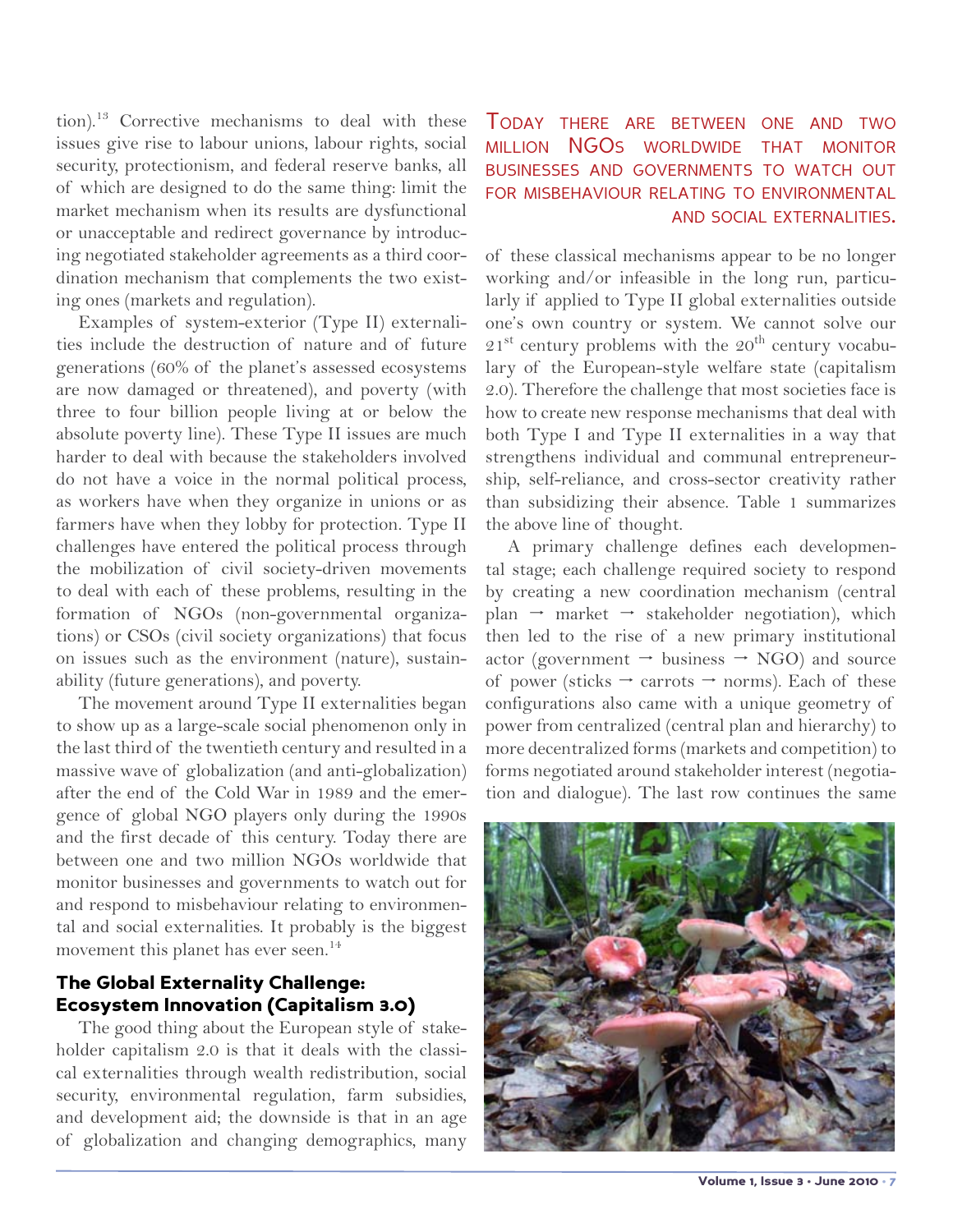developmental perspective into the currently emerging stage (3.0).

## Transforming the core categories of economic thought

To understand the deeper territory of the current structural change we need to return to figure 2, which maps the transformation landscape from an attentionand-consciousness-based economic framework. The matrix in figure 2 depicts the three stages of capitalism (and consciousness) along the vertical dimension and seven key categories of economic thought along the horizontal dimension. Looking at that grid, we see immediately what the problem is with the current economic discourse in the U.S. (and in most other countries): it focuses on the wrong topic. It focuses on the 20th century debate between capitalism 1.0 (usually fuelled by a free-market-centric ideology from the conservative side) and capitalism 2.0 (usually fuelled by a government-centric ideology from the progressive side). But that was last century's debate. After the collapse of the Berlin Wall (and state fundamentalism), and in this century since the meltdown of Wall Street (and market fundamentalism), we face a different problem: how to move from the ideological eitheror debate to a pragmatic both-and integration as part of an upgrade to capitalism 3.0, which would allow it to cope with the new challenges of this century better, faster, and with fewer catastrophic side effects.

The grid in figure 2 shows that as capitalism is transformed from 1.0 to 2.0 to 3.0, so is economic thought. In capitalism 1.0 the key concepts of economic thought were framed within the paradigm of "free" markets and ego-system awareness. In capitalism 2.0 they have been framed within the paradigm of regulated markets, mitigated stakeholder interests, and greater externality awareness. In the emerging 3.0 stage of global economic development, I believe, they will be framed by a paradigm of collective leadership, ecosystem awareness, and collective action that arises from common attention and will.

Perhaps the most important research question of our time is how to spell out the last two rows in the matrix of figure 2: how to *rethink* the key categories of economic thought in light of the  $21<sup>st</sup>$  century societal challenges; and how to identify practical *leverage points* that could shift the system from 2.0 to 3.0. I call them

"acupuncture points" because that term emphasizes that the transformation requires a *set* of interrelated system interventions.

The seven acupuncture points (or points of intervention) relate to the following core questions:

(1) Coordination: How can we upgrade the current economic operating system from mere competition and special interest group-influenced legislation ("egosystem awareness" driven) to inclusive and transparent ways of co-sensing and co-creating the regenerative economy ("ecosystem awareness" driven)?

(2) Earth-to-earth: How can we design all products, production processes, and material systems to exist and operate as closed loop cycles— "earth to earth" (without landfills) such that everything that we take from the earth will be returned to it at the same or a higher level of quality?

(3) Labour and creativity: What economic human rights (such as basic income) can help to unleash human creativity for generating equitable wealth and socio-ecological well-being?

(4) Capital and money: How can we redesign and redirect the flow of money and capital throughout the economic system to serve the health and wellbeing of all? And how can we invent commonsbased property rights that would better facilitate this circulation?

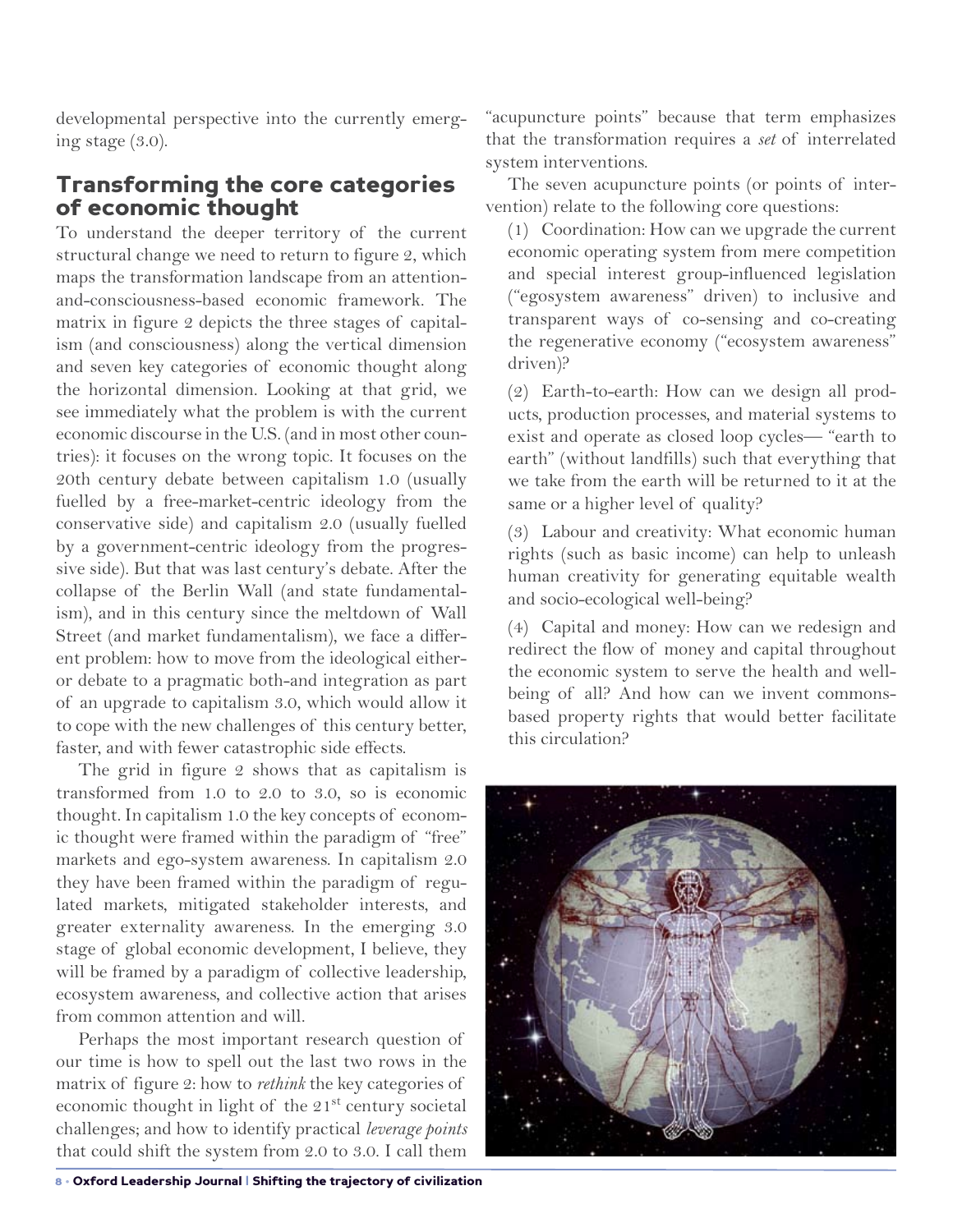(5) Technology and knowledge creation: How can we grow and cultivate *communities of creation* that generate green and social technologies and make them available in (open-source-type) forms that maximize their best use in society?

(6) Leadership capacity building: How can we create a network of green global action leadership schools ("g.schools") that connects young people with a global movement of institutional renewal and puts them in the driver's seat of profound societal change?

(7) Conversation and collective awareness: How can we create infrastructure innovations that allow all citizens to become aware of their real power in co-creating the intentional ecosystem economy and in deepening our democracy?

In the remainder of the paper I outline some discussion starters on each of these core questions and acupuncture points.

## (1) A coordination mechanism to upgrade the current operating system

The first acupuncture point concerns the evolution of *coordination mechanisms* that navigate the global distribution of labour today. In capitalism 1.0 we respond to this coordination problem with "markets and competition." In capitalism 2.0 we realize that the enormous growth that competition unleashed came with unintended side effects, such as massive poverty. Hence, capitalism 2.0 offers a second, complementary, solution: regulation, standards, regulatory agencies (like the Federal Reserve System), and negotiations among organized interest groups (such as labour unions and employers) that helped to increase fairness, equity, and efficiency. This shift happened in Germany mainly during the 1880s with Bismarck's introduction of social security legislation. It happened in the U.S. mainly in 1933–36 with FDR's New Deal. In both cases it resulted in a 2.0 type of capitalism in which government and organized stakeholder groups created standards, conditions, and resource redistributions that allowed the forces of competition to work with fewer negative side effects. Today that system, which worked well in the West (the OECD countries) for much of the 20th century and didn't work almost everywhere else, is hitting the wall of global externalities (e.g., climate

JUST AS THE TRANSITION FROM CAPITALISM 1.0 to 2.0 was facilitated by <sup>a</sup> set of profound institutional innovations (like the federal reserve or the social security system), WE NOW NEED THE NEXT SET OF PROFOUND institutional innovations to enhance the intelligence of the existing coordination mechanisms in our economy.

change), the well-being of future generations, and the survival of non-human species.

That's where the 2.0 model ends. If we look at the huge and historically unparalleled transformation challenge that is ahead of us (over the next decade or two), and at the very modest current rate of progress on climate change, poverty, and other externalities, there is really no question that what we need now is a *massive transformational shift* in collective awareness and attention that can spark a different and deeper level of response—locally, regionally, nationally, and globally. We need massive public and private investments in new infrastructures that enable, facilitate, and hold this deeper generative response. These new infrastructures are needed in place-based communities like urban ecosystems (as we see in the "local living economy" movement, among others), but also in more distributed situations like business ecosystems, where such an enabling infrastructure should link all players along the value chain, from sourcing raw materials to the end consumer. Across all industries, the whole web of value-chain relationships needs to become more transparent and reflective (open-minded), more empathic and inclusive (open-hearted), and more action oriented and willing to lend a hand (open-willed).

Just as the transition from capitalism 1.0 to 2.0 was facilitated by a set of profound institutional innovations (like the Federal Reserve or the social security system), we now need the next set of profound institutional innovations to enhance the intelligence of the existing coordination mechanisms in our economy. We need enabling infrastructures that facilitate the evolution of a new coordination mechanism that revolves around *creating collective action that arises from shared attention and common will.*<sup>15</sup>

We already see early-stage prototypes of this new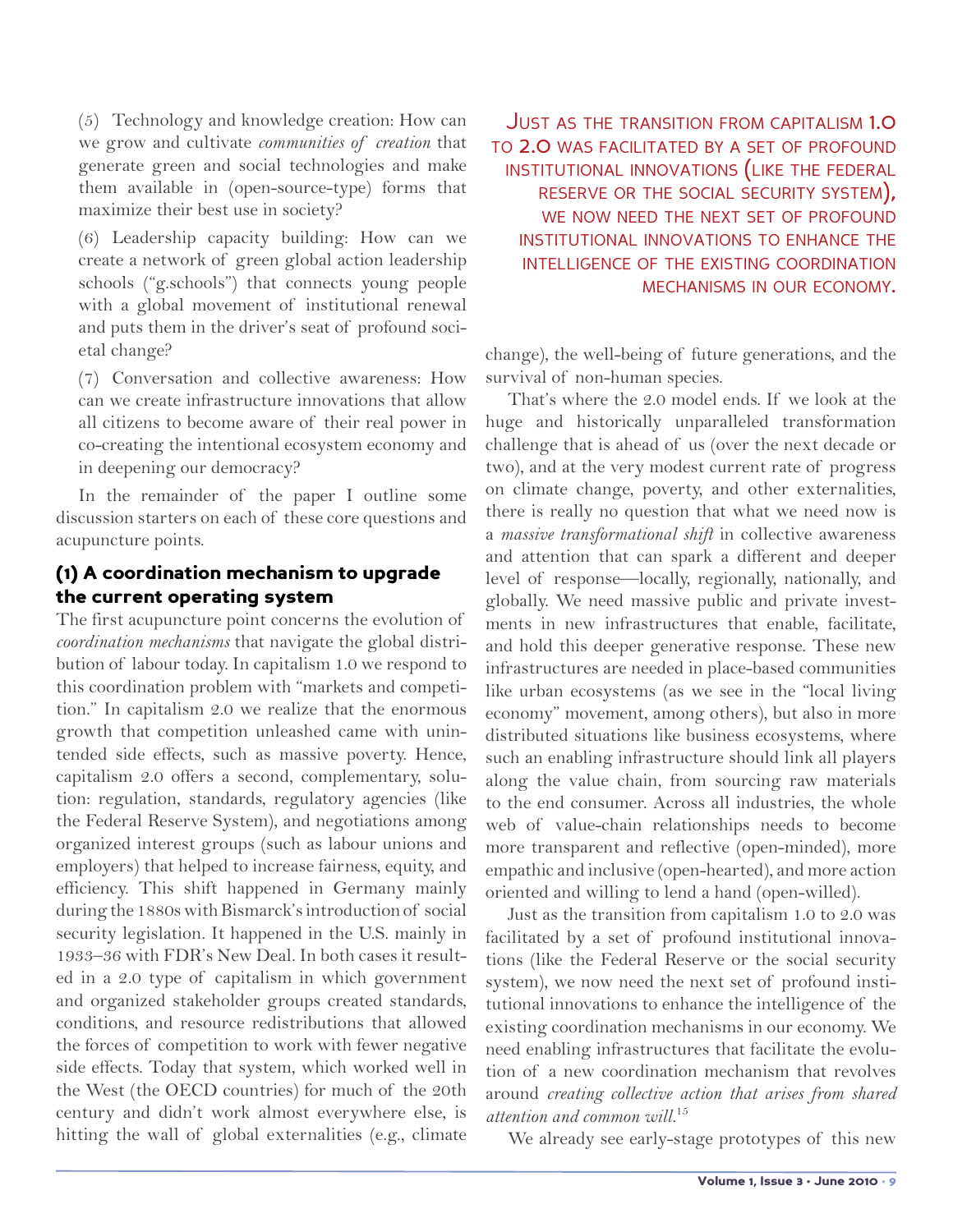coordination mechanism emerging. We see it spontaneously showing up in local living economies where citizens and small-business owners work together to create a new type of local economy. We saw it after the Wall Street meltdown in fall 2008 when the world's leaders almost instantly created a new forum for discussing and addressing the crisis together. We see other small versions of this new coordination mechanism arise spontaneously whenever a disaster response is necessary: people know that most of the other mechanisms are broken or insufficient and that action is needed immediately. So what do we do in emergencies? We come together, look at and analyze the situation, and quickly decide, what needs to be done next; and then without any abstract coordination, we move to collective action in an instant—that is, to each one doing his part in responding to the apparent need. In these cases the coordination mechanism is not an abstract entity that is separate from the reality on the ground (like price mechanisms or government regulation); in these cases the collective action emerges from the presence of a shared body of attention that *connects* all the players to each other and to the situation on the ground. The problem we have today is that this mechanism, the shared body of collective attention and common will, is a largely missing resource. Its absence often prevents movement from high aspirations to better conversations and from better conversations to transformative action.

I see three immediate possibilities for prototyping this new coordination mechanism for collective action arising from shared attention and common will: linking the players and participants (1) in place-based communities such as city ecologies; (2) in distributed value chains or business ecosystems such as food, health, and educational systems; and (3) through innovations in participatory planning and direct democracy.

### (2) Earth-to-earth production–consumption cycles

The second acupuncture point concerns the interface that an economic system has with the earth and its ecosystems. All economic activities arise from and eventually return to the earth. All economic activities start with human beings receiving and taking the gifts of nature in order to meet their basic needs. The more an economy develops, the more processing we apply to these gifts of nature (fruits, raw materials, etc.). But eventually everything that we take from nature is returned to her in some form—and our job is to make sure that we return it in a form that is at least as pure and clean as it was when we received it.

The problem of course is that we do the opposite of that. Twenty percent of the earth's land cover has been significantly degraded by human activity and 60 percent of the planet's assessed ecosystems are now damaged or threatened, mostly by our way of organizing economic activity.16 The challenges associated with the emission of greenhouse gases epitomize the massive use of fossil fuels that keeps the global industrial machine operating. Although as consumers we have moved from denial to awareness in many of these cases, our behaviour as a global community has not changed much. We keep doing more of the same.

The problem at issue here, framed in the language of economics, is the problem of externalities: the private costs are different from the social costs.<sup>17</sup> A company that emits massive greenhouse gases does not pay for the use of the limited absorption capacity of our global commons. A farmer does not pay for poisoning the groundwater when he uses pesticides and herbicides. Nor does the agri-business that produces the fertilizers pay for the carbon emissions that result from the energy-intensive way of producing them. The organic farmer next door, who does not use (de facto subsidized) pesticides, herbicides, and fertilizers, sells his products for a higher price than the conventional farmer, although conventional farming, if we counted all the hidden social, health, and ecological costs, is much more expensive to society in the long run. So the problem is that "private costs" (the cost to the producers) do not reflect the true "social and environmental costs" (the cost to society) because we do not account for natural, social, and cultural capital. What can we do about it?

Peter Barnes, author of the book *Capitalism 3.0,* has suggested bringing in these missing voices through the creation of a new class of property rights: *common*  property rights. These rights could be effectively implemented through trusts that would own them and distribute funds (from a cap-and-trade system for carbon emissions, for example) to citizens (one person, one share), to communities, and in part to the government for public infrastructure investment. An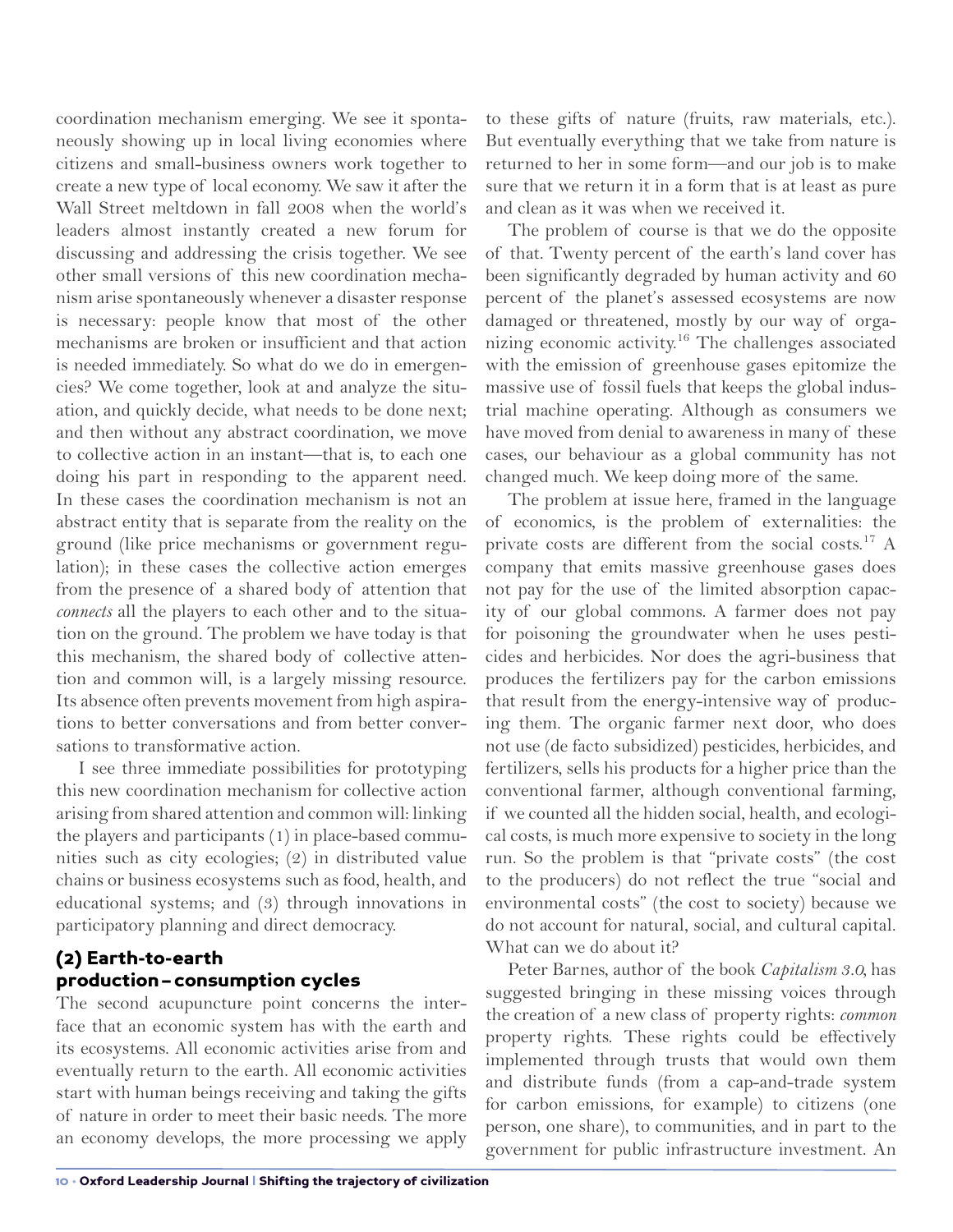### NEW FORMS OF COLLABORATION BETWEEN companies and NGOs, as well as smart legislative frameworks, are important leverage points for speeding up the process of ecosystem-wide innovation and redesign.

example of such a commons-based trust is the Alaska Permanent Fund, a constitutionally established fund that is managed by a semi-independent corporation. The Permanent Fund receives at least 25 percent of its revenues from natural resources (such as oil and gas), which it sets aside to benefit current and future generations of Alaskans.

The fund grew from an initial investment of \$734,000 in 1977 to approximately \$28 billion as of March 2008. Each year the fund's realized earnings are split between inflation-proofing, operating expenses, and the annual Permanent Fund dividend (which amounted to \$2,068 per citizen in 2008).

The point about trust-based community property rights is that they don't operate like a company (which tends to be driven by profits over the short term: the next quarter) or like a government (which tends to be driven by special interest groups over the short and medium term: the next election). A trust and its independent trustees are accountable for the long-term sustainability of the specific commons that they manage for the next generation. The creation of a new class of commons-based property rights would institutionalize the voice of those who are by and large voiceless (future generations).

On a personal note, my family and I chose to transfer a privately owned family farm to a trust-like ownership form that is designed to sustain the mission of the farm, which is sustainable agriculture, education, and societal awareness creation. With the new trustbased ownership structure we were able to attract much better resources and investments, as well as partners who were interested in pioneering new social, economic, and ecological practices. We "lost" the ability to turn that piece of private property into cash; but we "gained" a piece of common property that now is better prepared to partner and pioneer for the 3.0 stage of the economy.<sup>18</sup> While that farm on a small scale embodies the principle of earth-to-earth material flows, it surely is much more challenging to implement these principles on a scale of regional and or global business ecosystems. And yet, that is exactly what is happening in many industries. New forms of collaboration between companies (supply chains) and NGOs (nongovernmental organizations, which make can business people aware of the social and ecological impact of their decision-making), as well as smart legislative frameworks that require manufacturers to dispose of their industrial waste responsibly and to recycle their own products, are important leverage points for speeding up the process of ecosystem-wide innovation and redesign.

### (3) Labour + economic human rights that lead to social well-being and wealth creation

The third acupuncture point concerns the evolution of labour and human rights: What economic rights could help to unleash human creativity to generate wealth and social well-being? The planet has roughly 4 billion people who live in poverty (on less than two dollars a day). Do we lack the products to take care of those billions whose basic needs are largely unmet? Not at all. In fact, as a global economy, we currently have a significant oversupply of products and production capacity in most of our industries. We (can and do) produce more stuff than we can sell.

What then is the problem? It's income. People don't have the income to purchase what they need. Why not? Because our thinking about income is still stuck in stage 1.0, while the real economy is moving quickly from 2.0 to 3.0. We think that only those who have jobs in the formal sector should earn an income. That is the current mental model. But the reality is far from that. Most income today is paid from sources other than work in the formal sector (such as transfer payments or interest or rent from asset ownership).<sup>19</sup> So if we can afford to transfer trillions of dollars to the Wall Street financial oligarchy, why can't we afford to transfer even some modest amount to those who suffer the most in any kind of economic crisis: the marginalized and poor who lack the financial buffer to absorb the contraction in the economy and to weather the downturn?

So the bigger picture comprises four fundamental facts:

(a) Poverty: some 40% of people worldwide survive on less than \$2 a day.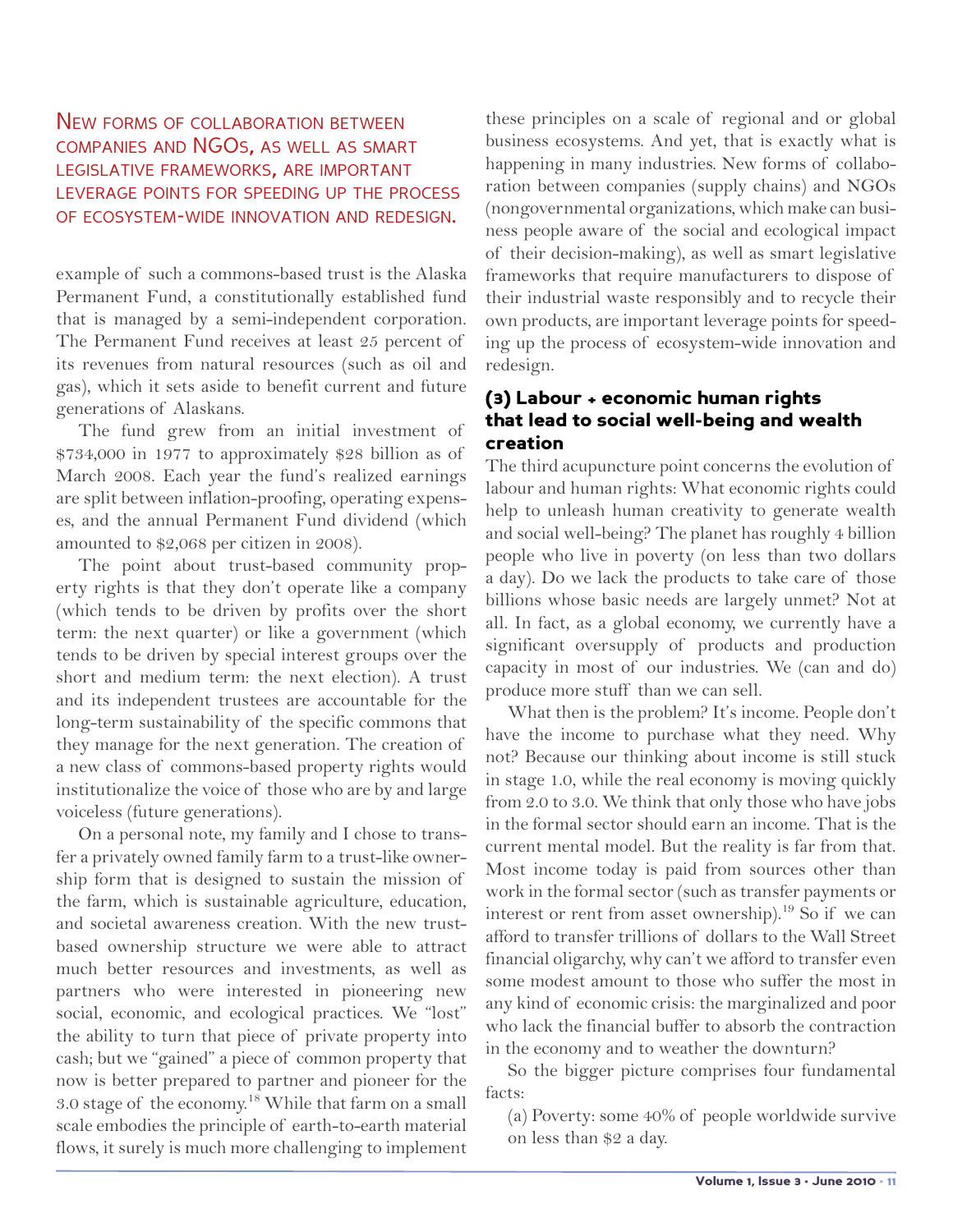(b) Under-consumption: we produce much more than we can sell.

(c) Unemployment: hundreds of millions are unemployed, and millions more join that pool every year.

(d) The commons: there is an enormous amount of work to do in all of our communities and in preserving the commons, but we can't find people to do it.

These four issues share one common element: lack of income—lack of income to meet basic needs, to buy products, to create jobs and entrepreneurial opportunity, and to get the work done.

So how do we develop more innovative ways to link and address these four issues? Waiting for growth to happen and trickle down (the 1.0 response) is not a viable option, not only because it has been already tried (1979-2008), but also because the side effects are killing us: today we use the equivalent of 1.3 planets to provide the resources we use and to absorb our waste. That is, it takes the Earth one year and four months to regenerate the resources we use and absorb the waste we produce in one year. $20$  At that rate, we know that just doing more of the same will not solve the problem.

The basic challenge we are up against is this: are we willing to accept that we are not separate from each other, but are economically and socially a highly interdependent field of relationships and communities? And if we agree that that multi-level connection exists, are we willing to lend a hand to each other? If the answer to that is yes, then the highest-leverage economic intervention would be to simply create a human right to a basic income for every human being that, if combined with free or inexpensive access to health care and education, would create a playing field that gave everyone a chance to pursue their aspirations and dreams—to put their real creativity into the service of the larger community.

A few centuries ago, most of us would have been working in a very dependent situation (as slave, servant, or peasant). Then industrialization would have moved many of us out of that state and we would have worked our way up through labour. But conventional labour is just another form of dependence: you don't sell your body, but you sell your time (1.0).

Then, with regulation, labour standards, and labour unions, things improve, but you are still dependent,

### are we willing to accept that we are not separate from each other, but are economically and socially a highly interdependent field of relationships and communities?

though in a more advanced form (2.0). So what would labour look like in capitalism 3.0? You would free up paid labour in order to enhance creativity and (business or social) entrepreneurship. You would sell your products and services, not your time, either individually or collectively, through shared company ownership. So the question is how to create conditions that would allow all people, rather than just a few, to create their economic livelihood by having access to *all* these resources and options?

## (4) Money and capital flows that serve all of humanity

The fourth acupuncture point concerns the evolution of money and capital. The main problem with our current money system, according to Bernhard Lietar, author of *The Future of Money,* is that it is too efficient.<sup>21</sup> It focuses too narrowly on short-term financial profitability at the expense of a whole host of unintended side effects that damage the longer-term health, resilience, and survival capacity of the system. In the financial sector the single-minded quest for shortterm financial profitability has led to a set of institutions that now are "too big to fail" and that engage in a type of Wall Street capitalism that Paul Krugman has called "heads I win, tails you lose." The "I win" part of that principle led to an average annual compensation of \$590 million per person for the top 50 Wall Street investment bankers in 2007. The "you lose" part of that same principle has dealt the taxpayers a multi-trillion-dollar bailout bill. In short: we see the privatization of profits and a socialization of losses as a way of making business that has not changed in the least since the bailout interventions from governments around the world.

Those are the symptoms. But what is the bigger picture here? What is the real function of money? How does the financial sector relate to the real economy? When the profits of the financial sector jumped from below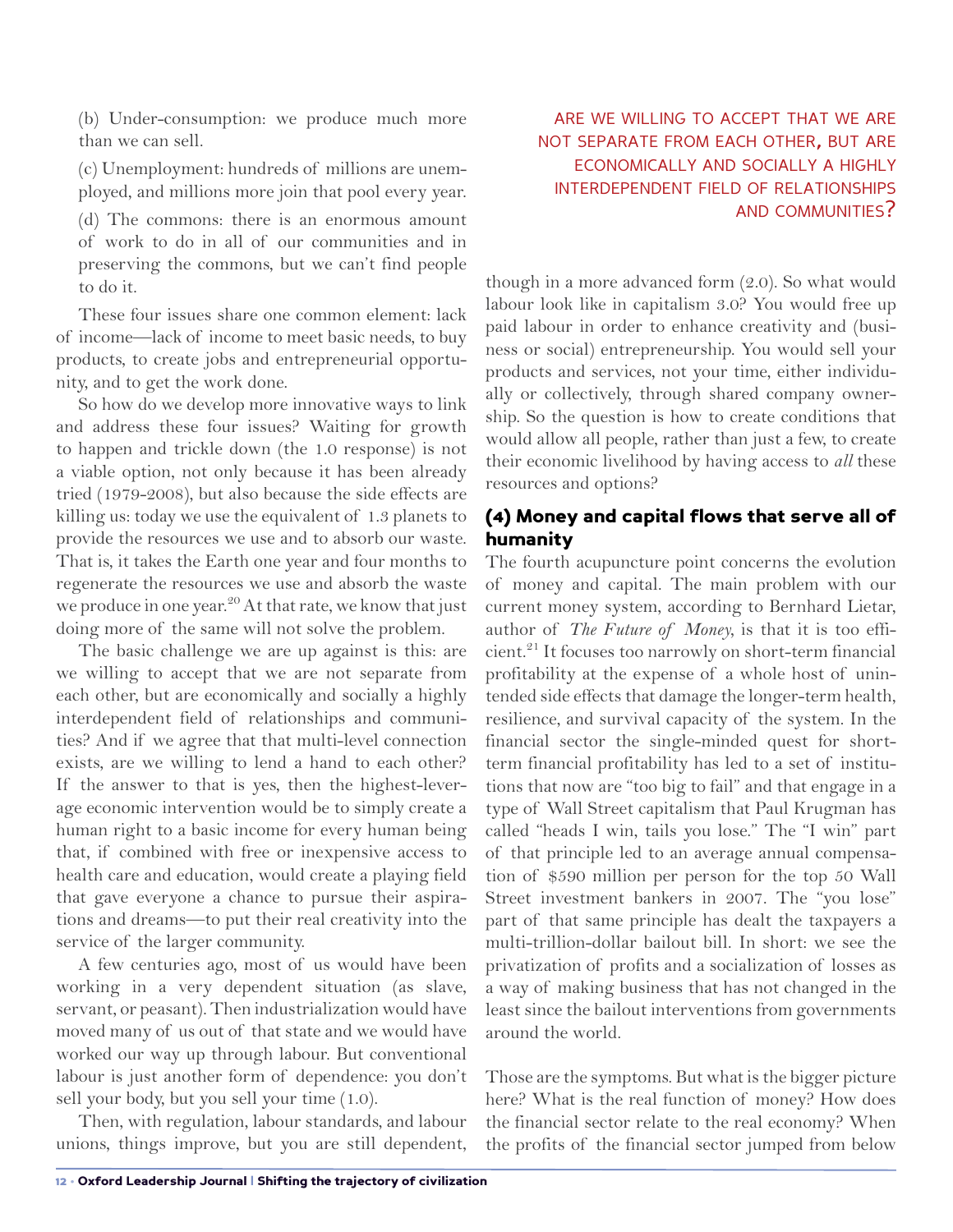

16% of domestic corporate profits (1973–1985) to 41% in the first decade of this century, did the financial sector really add that much more (or any) *real value* to the economy? When the Fed lowered the interest rate to 1% in 2003, which in turn pumped enormous amounts of money into the economic system and sparked a \$30 trillion stock market boom from 2003 to 2008, did the financial sector create \$30 trillion worth of *real economic value?* Or was it just another bubble? When that bubble burst, and the same \$30 trillion got wiped away (plus an additional \$10 trillion or so in the housing market) during the following 12 months, was that \$40 trillion of *real value* destroyed?

What we forget when we hear Wall Street bankers talk about the "value" they "create" is a simple truth: money is not a commodity. Money has *no value* without the real economy that it relates to. Imagine an economy based on Wall Street but no Main Street. It's worth nothing. Now imagine the reverse: Main Street without Wall Street. Now you see an economy where people still produce and consume goods and services, but they lack the connective tissue that money provides. Hence they quickly turn to bartering, alternative currencies, or cell-phone- or Web-based ways of directly linking borrowers and depositors.

If money is not a commodity like other products and therefore needs to be managed differently, what then is it? Money embodies the relational dimension of the economy.

Money gives us the right to buy and consume a certain fraction of the value (goods and services) that the real economy has generated in a given period. Money is a medium that keeps us connected within the globally distributed division of labour. Money is to the real economy what the circulatory system is to the human body. It keeps the parts of the system connected and alive. That means that the institutions that guide the circulation of money through the collective economic body must do so in the same spirit: *serving* the whole system rather than extracting from it and exploiting it. Mindlessly pumping money into a system that leads to a \$30 or \$40 trillion bubble does not serve the real economy (although it may earn the chairman of the Fed reappointment). Extracting profits from the real economy that rise from 10% to 41% of domestic corporate profits does not serve the real economy either. Extracting a paycheque of more than half a billion dollars per year also doesn't serve the real economy. It's obscene. All these behaviours do the opposite of serving the whole economic system; they are looting it.

The core of my argument, though, is not aimed at individual ethics. It is aimed at systems design. Today we have a system that accumulates an oversupply of money and capital in areas that produce high financial and low environmental and social returns, while at the same time we have an undersupply of money and capital in areas that serve important societal and community investment needs (high social and low financial returns, such as the education of children in low-income communities). According to McKinsey Global Institute (MGI) the world's financial markets are struggling to find investment opportunities for \$167 trillion in global "liquidity" in 2006.<sup>22</sup> That sum was at an unprecedented level, roughly 3.5 times the aggregate global GDP of \$52 trillion. The Deputy Secretary of the U.S. Treasury, Robert Kimmitt, estimated the figure at  $$190$  trillion.<sup>23</sup> That's the situation now: we've got too much money where we don't really need it (190 trillion seeking high financial and low social returns), and we don't have enough invested

EXTRACTING A PAYCHEQUE OF MORE THAN HALF A billion dollars per year also doesn't serve the real economy. it's obscene. all these behaviours do the opposite of serving the whole economic system; they are looting it.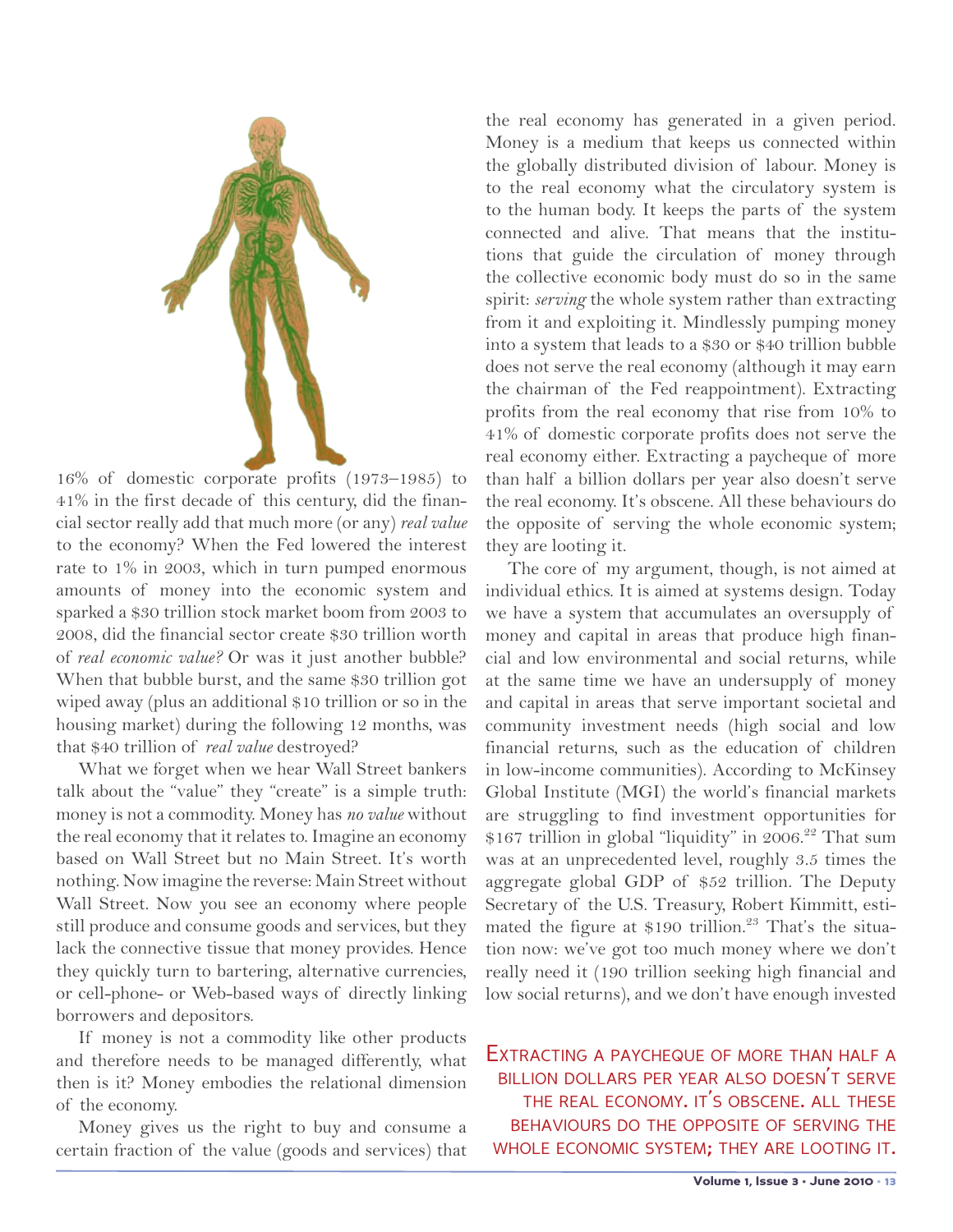where we urgently need it (in the ecological, social, and cultural commons in both the global North and the global South). That's like having a circulatory system that pumps all the blood into the arms and legs while the brain gets none.

Why is that so? Because the current system is designed to do just that. Because that's how it's designed. We need to rethink and redesign the system so that it is better balanced and serves society as a whole. We need to replace the current extraction-based financial system with institutions that support the real economy and serve the needs of ecology and the community.

What are practical examples of rethinking money so that it better serves the real economy and society? Here are a few. During the 1944 Bretton Woods Conference, John Maynard Keynes suggested a form of "carrying costs" to better balance the surplus and the deficit countries in international trade and currency exchange. The carrying costs would be applied against the surplus countries to work de facto as negative interest (your surplus shrinks). If applied more generally, carrying costs (or shrinking surpluses) could provide incentives to move capital from the high-profit and low-social-return sector to the low-profit and high-social-return-sector of the economy—or even to the gift-giving economy, which provides extremely low financial but very substantial social or ecological returns.

It's what Bill Gates and Warren Buffett decided to do in transferring the lion's share of their wealth to the Bill and Melinda Gates Foundation, which in turn puts it to work in social-mission-driven projects and enterprises. While this is a generous gesture by extraordinary individuals, a redesigned money system could help to address the fundamental imbalance between the oversupply of financial profit-extracting capital on the one hand and the undersupply of regenerative or gift-giving capital on the other hand in a more systemic way.<sup>24</sup> A second example is the suggestion to create local or regional *complementary currencies* that would favour the local living economy, which in turn would come with many positive ecological and social externalities.25 A complementary local currency can also help to reduce the risk of periodic currency crises. An example is the Toronto dollar system, which is fully backed by Canadian dollars; participating merchants are free to exchange Toronto dollars for Canadian

dollars.<sup>26</sup> A third example is the suggestion to replace Wall Street with more open, transparent, Web-based platforms that would allow lenders and borrowers to interact directly. Says MIT's Phil Thompson: "I would actually use the Web and some of its new social technology in place of Wall Street as a large-scale mechanism for investment and decision-making … Given the option, people will opt for these participatory financial vehicles rather than the structures we have now."<sup>27</sup> A number of first prototypes of such a platform already exist, a few of them, like Prosper, with millions of users to date.<sup>28</sup> Summing up, we need to redesign the money system so that it better balances all three major functions of money today: money for consumption to meet basic needs, money for credit and investment to enable business entrepreneurship, and money for public goods and the societal commons.

The result of this better balance will also help to rebalance the ownership asymmetry in which the richest 2% currently own 51% of global assets and the poorest  $50\%$  own barely  $1\%$  (in 2000).<sup>29</sup> A new class of commons-based property rights (that could be specified for both social-mission-based business enterprises as well as to natural and cultural commons) could be a major leverage point to move on this issue forward.

## (5) Communities of knowledge creation

The fifth acupuncture point concerns the evolution and use of knowledge and technology, that is, of knowledge-creating communities. Technology is a principal driving force of change in the knowledge-based economy. Over the past few centuries, technology has evolved from serving us as a technical tool (think: a hammer that you use to drive in a nail), to a complex and interrelated system (think: Microsoft Office, which helps you accomplish a set of related activities), to a web-based open architecture, an open-source platform that allows you to join collaborative communities as a creator of content and products (think: Facebook, YouTube, or Wikipedia). Another aspect of the big picture is that the lion's share of global R&D is spent with the goal of commercial profitability, not meeting societal needs (leading, for example, pharmaceutical companies to under-serve low-income populations in Africa or energy and car companies to under-invest in sustainable mobility).

Looking at the big challenges related to climate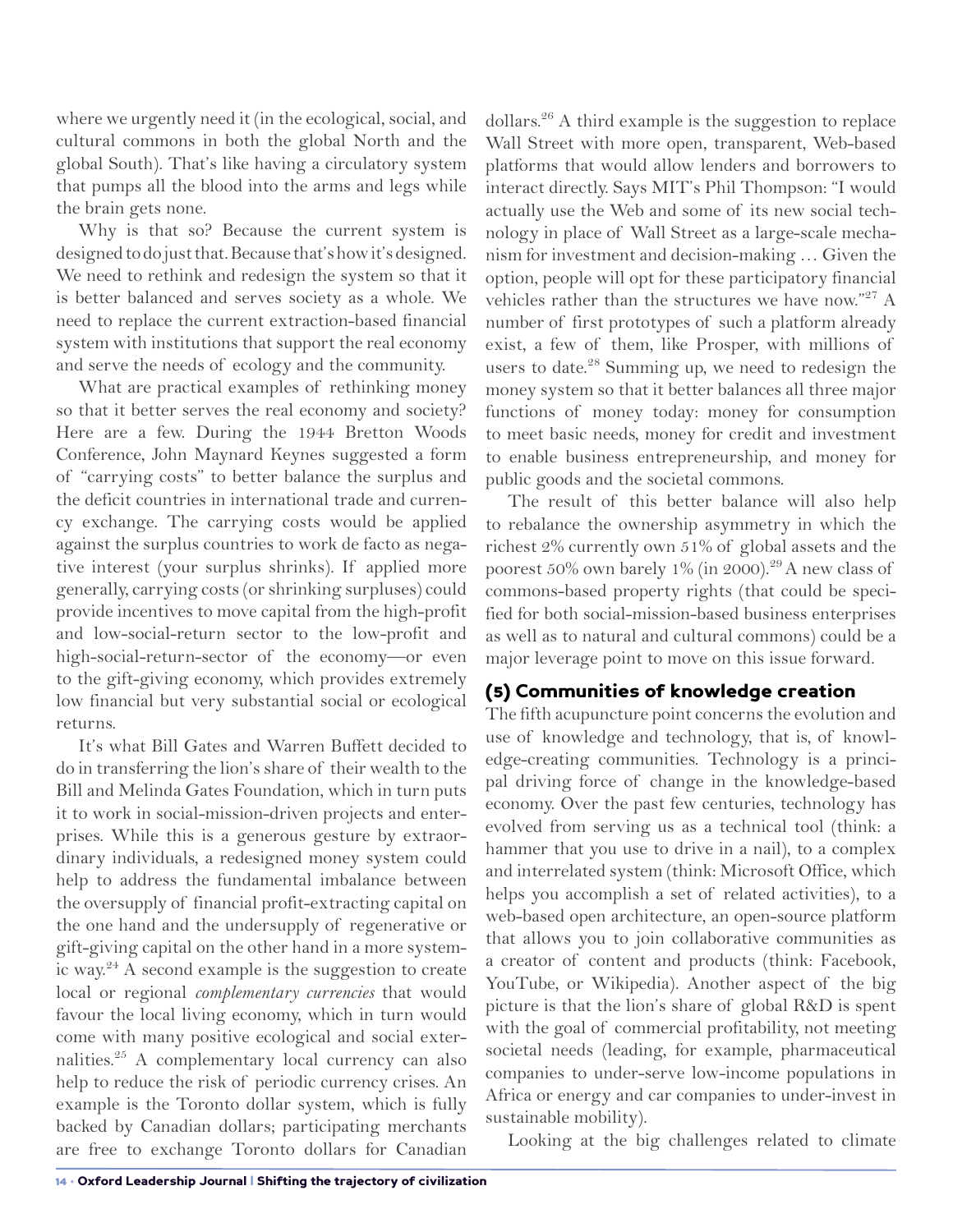change and poverty, we know that two things are necessary: to mobilize or redirect massive public and private investment into the emerging *green technologies* of sustainability-related transformation, and to create access to these technologies such that their use can be instantly leveraged globally (i.e., the access to these technologies is not slowed down by intellectual property rights that prevent their use in areas of the world that need but cannot afford them). Often these technologies will blend high tech and low tech in ways that generate employment and wealth creation locally rather than substituting labour.

The essence of technology and knowledge creation, and the ultimate driving force of the economy, is the same: it is the human capacity to create. The original meaning of the word *technology,* from the Greek *techne,* is "art," related to the capacity *to create.* The creation of infrastructures that would enable more and more people, and eventually every human being, to connect to their deeper capacity to create is in my view the ultimate goal of technology.<sup>30</sup> Among the most important missing "technologies" today are *social technologies* that help groups and stakeholders with diverse backgrounds and interests to create and innovate together. At the Presencing Institute, for example, with that goal in mind we have made the tools of the social technology of "presencing" available as an open source platform by offering it as a free download on the institute's website.<sup>31</sup> The creative commons copyright allows people to use, reproduce, and adapt the material freely and also to form a global community of practice that, operating on an open social networking platform, evolves and scales up very rapidly.<sup>32</sup> At first, the wisdom of putting your key products into the public domain might not seem obvious: how can you survive economically if you do that? But when you think about it, if you are in the business of creating social technologies and want to choose an intellectual property right design that most benefits society, what other option do you have? Having made that move, you quickly find that new windows of opportunity open and point you to the next steps.<sup>33</sup>

#### (6) A Global Action Leadership School

The sixth acupuncture point concerns the evolution of leadership and learning. These lines appeared in the *New York Times* in a 2009 Op-Ed by Mark C. Taylor, chairman of the religion department at Columbia University: "Graduate education is the Detroit of higher learning. Most graduate programs in American universities produce a product for which there is no market (candidates for teaching positions that do not exist) and develop skills for which there is diminishing demand (research in subfields within subfields and publication in journals read by no one other than a few like-minded colleagues), all at a rapidly rising cost (sometimes well over \$100,000 in student loans)." But the problem is not just in American universities. It's in institutions of higher education everywhere. If Taylor is correct, and if society doesn't need many of the skills that are taught at the kinds of universities we already have (and if many people can't pay the price to attend), what would work better? What specific capacities will be mission-critical in this century regardless of whether you go into business, social entrepreneurship, government, journalism, or another line of work? Here is what I have learned about this question. Having spent the past 15 years observing, facilitating, and coleading change projects in different sectors, systems, and cultures, what strikes me most is that whether it is the car industry, the computer industry, the health care system, the education system, or government, the basic problem is the same: leaders repeatedly respond to problems by pulling all of the usual triggers. But today, more of the same will not be good enough.

Leaders and managers face issues that require them to slow down, and even to stop; and then they need to start really paying attention, listening, reaching out, listening more, sensing what wants to happen, reflecting deeply, and connecting to an inner source of knowing, the inner place of silence where knowing comes to the surface. And leaders and change-makers must do all of that collectively. Then, when a spark of insight or inspiration shows itself, they can focus on that and move with it, quickly creating small-scale prototypes that allow them to explore that spark by doing something, by generating feedback, and by applying what they learn. Those are skills needed today in all jobs, industries, and cultures. And they are skills that, today, can't be learned on a campus, particularly not as a collective capacity that can be applied in real work communities to complex and difficult issues of social transformation and change. That is the blind spot of higher education today. To fill that blind spot you need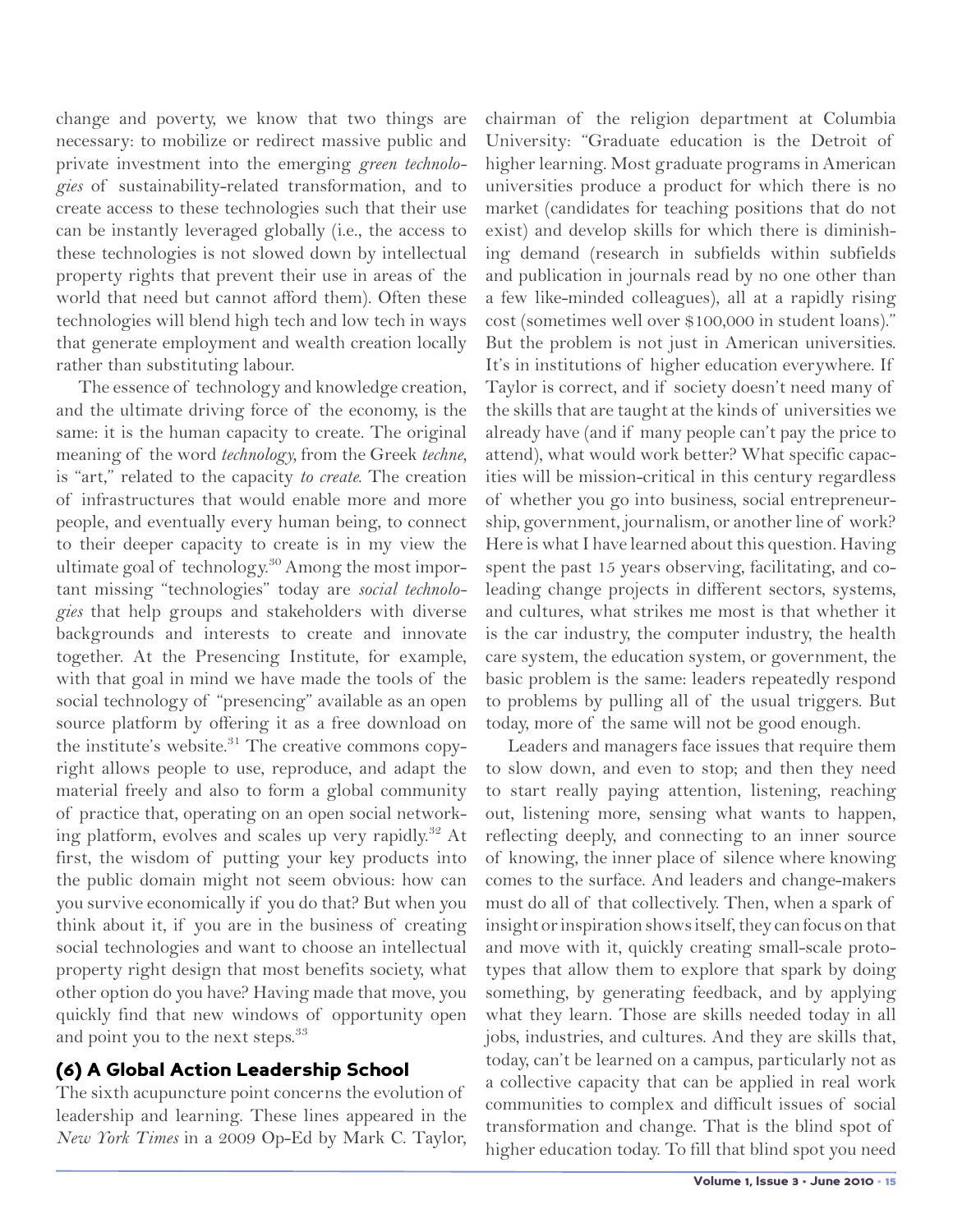to turn the institution inside out. You need to abandon most of the conventional discipline-based knowledge canons. Those canons still represent the Middle Ages in our time. Then, what will be left? Nothing much.

And that is where the future begins. That nothingness is the place of possibility, where new learning and a new configuration of the university can take place. Here are three sources that I consider critical for the new configuration of the university: (1) societal challenges: specific *societal challenges* like "urban sustainability transformation" that frame action research partnerships and situate cross-discipline and cross-sector engagements; (2) students: the questions, aspirations, and *self-knowing* that students (and faculty) bring to the table; and (3) foundational methods and tools: for example, a *social technology* for dealing with the challenges that citizens, organizations, communities, and leaders face, challenges that require us both to reflect the past and to sense and actualize the emerging future. A strong foundation in methods and tools will enable the student to attend, to listen, to think and reflect deeply, to create generative conversations, to move into situations that are unknown, to empathize with others, to connect to the deeper sources of humanity that are in all of us, to crystallize vision and intention, to prototype the new by creating living examples, and to evolve with the changing environment. Add to that some basics in finance, accounting, systems thinking, and some hands-on media technology, and graduates will be well equipped to take on this century's leadership challenges in any kind of institutional setting.

These are also the skills that will catalyze and facilitate the global renewal of communities and societal systems. However, today's university campuses rarely develop the skills and webs of relationships that these types of learning make possible. Yet there are small pockets of people already doing this kind of work—individuals, groups, and networks. What if we could connect these innovative and inspirational people through a global action research university? What if we gave it a name—something like g.school: a "glocal," green, generative action research university for pioneering economic transformation and renewal—and gave it a presence on many campuses and in many communities? Maybe this network of places and prototypes could breathe some new life into the dying institution of the old university by putting young people and students into the driver's seat of social renewal and change.<sup>34</sup> Such a g.school would not only prototype the reinvention and renewal of higher education, but also provide valuable practices, methods, and tools to use in the larger task of reinventing and renewing the entire educational system. For whether you are a doctor, nurse, teacher, engineer, or community worker, without the basic skills of paying attention, deep listening, developing an authentic presence, and learning through prototyping it will be more and more impossible to thrive in a societal context that is increasingly characterized by ambiguity, breakdowns, and disruptive change.

## (7) A shift in collective awareness that deepens democracy and renews society

The seventh acupuncture point concerns the transformation of ourselves as citizens into co-creators of the evolving economic, political, and cultural system. The big picture here is captured by figure 3.

Figure 3 depicts the communication structures that connect the three main sectors of society: business, government, and civil society. The four circles represent four different types of communication: downloading (one-way, manipulative); debate (two-way, transactional); dialogue (multilateral, reflective); and presencing (multilateral, transformative). When they are applied to the communication structures between the main societal sectors we see the following big picture: In model 1.0 of capitalism the communication structure is limited to the outer two circles.

In fact, over the past decade or so we have seen a lot of type 1 communication across sectors (commercials, propaganda, corruption) at the expense of the other three types of cross-sector conversation. The dramatic pollution of public awareness that results from the downloading style of communication should lead us to do two things: *reduce* (or stop) the noise of type 1 communication and *accelerate* the shift from transactional (type 2) to reflective (type 3) and transformative (type 4) conversations among stakeholders and sectors. This brings us to the next two models.

In model 2.0 capitalism the communication structure includes the three outer circles and focuses on multi-stakeholder dialogue. While there has been much progress along these lines, most of these forms of engagement don't lead to transformative action,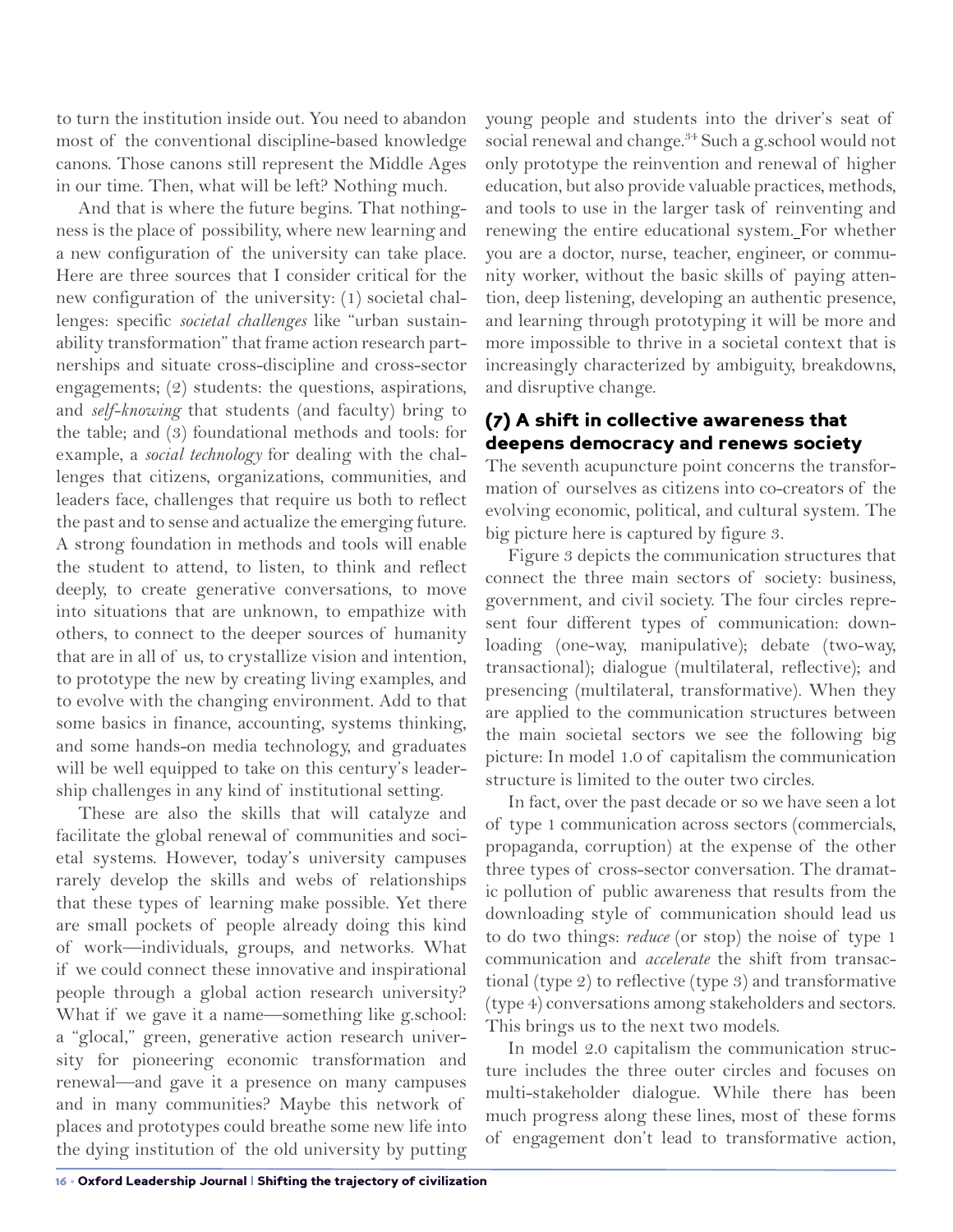

#### Figure 3: Four types of cross-sector communication: *outer circle:* one way, manipulative (type 1); *second circle:* two way, transactional (type 2); *third circle:* multilateral, reflective (type 3); *inner circle:* multilateral, transformative (type 4); source: Scharmer (2009)

real breakthrough thinking, and collective innovation. Yet, the move from model 1.0 capitalism (with transactional types of conversation) to model 2.0 capitalism (with multilateral, reflective conversation) is a move from ego-system awareness to stakeholder awareness, in which the interests and viewpoints of the other players in the system become relevant. The (asyet unrealized) 3.0 model of society and the economy includes the three inner forms of conversation. In this model, type 1 practices would cease. Instead, model 3.0 would focus on creating new infrastructures of collective renewal that would seed and support cross-sector initiatives for profound innovation and change. The ego-system and stakeholder awareness of the earlier stages would open up to an ecosystem awareness:

open-minded, open-hearted, and open-willed behaviours that enhance the health of the ecosystem and serve the well-being of all.

## Illuminating the Blind Spot

I started this essay by calling our attention to the *intellectual* bankruptcy that underlies the financial and economic bankruptcy of many established organizations and institutions. I suggested that this intellectual bankruptcy is related to how we think about our economic relationships and frame the key concepts of economics. I suggested that the blind spot of economics and economic theory is our own *consciousness*—our structure of attention and state of awareness and how it affects our individual and collective behaviour. I then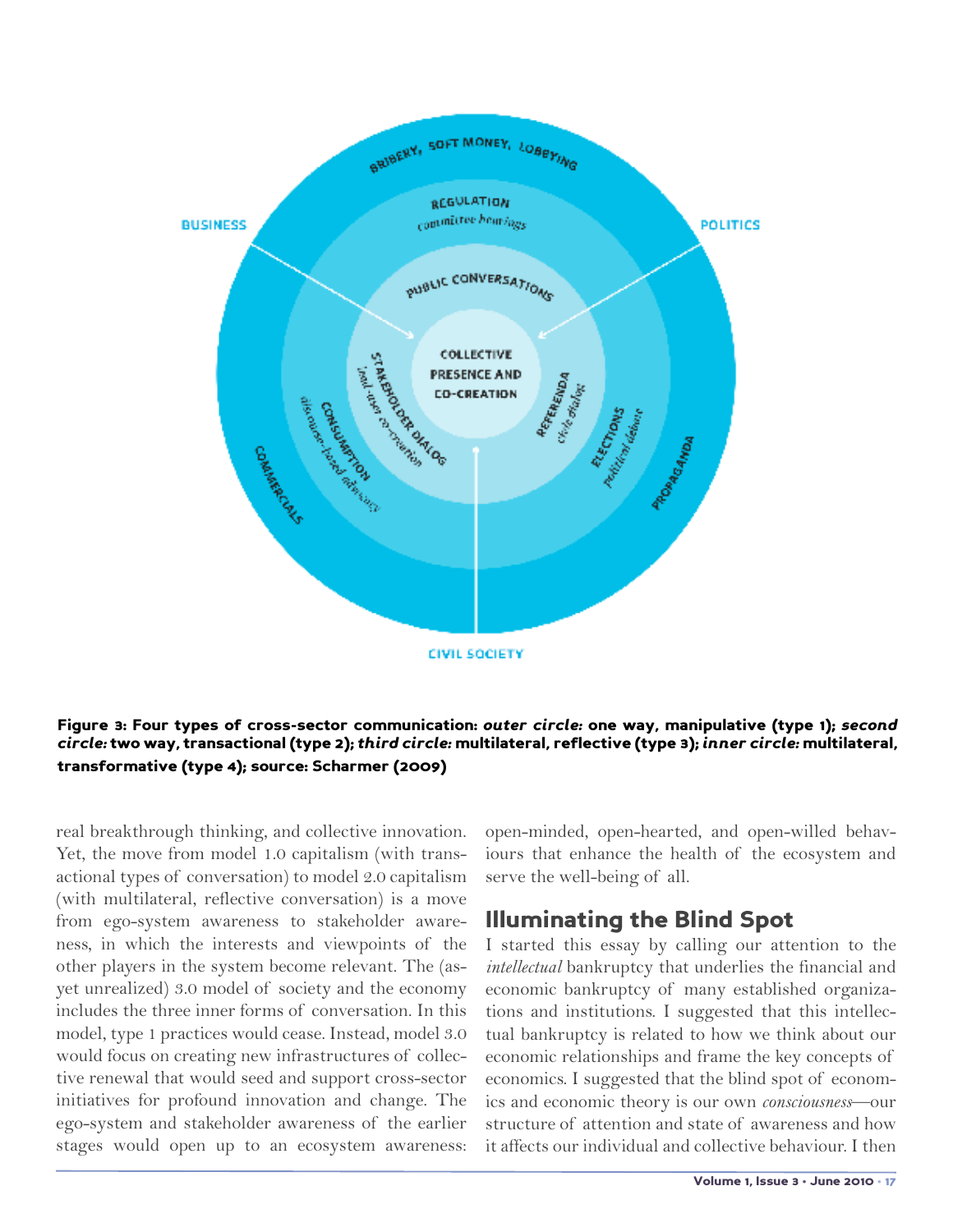outlined seven core questions and seven acupuncture points of shifting the current social economic field.

What this investigation makes clear is that we live in a split reality: on the one hand, new challenges require us to respond and reinvent ourselves in new ways; on the other hand, we are still using institutional arrangements that reflect the economic rationality of the earlier stages (1.0 and 2.0). The American auto industry faces this split reality today: it produces a product for which there is no market and develops skills for which there is diminishing demand, all at a rapidly rising cost. Granted, there are many nuances. Wall Street is different from Detroit, and both are different from the health care system and academia. But some of the basic features are the same.

These institutions and systems respond to the current crisis in largely the same ways (see figure 4 below). They can: 1. React: act based on existing habits of action or thought 2. Redesign: change the

underlying process or structure 3. Reframe: reflect and change the deep assumptions and mental models 4. Regenerate: reconnect with the deeper sources of inspiration and Self in order to reinvent both oneself and the system .

How did the Big Three in Detroit and the "too big to fail" institutions on Wall Street reach the point of no return? Each faced challenges that required them to develop a level 3 (reframe) and level 4 (regenerate) response, but all they could manage was to react (level 1) and redesign (level 2). They did "more of the same." They focused on short-term returns and basically ignored the long-term implications and risks.

My observations in working with leaders across institutions can be summed up as follows:

1. Most institutions, communities and leadership teams today face challenges that cannot be solved with level 1 and 2 responses (reacting, redesigning).

| <b>Levels of and</b><br><b>Responses</b><br>to Change                               | Micro:<br><b>ATTENDING</b><br>(Individual)                 | Meso:<br><b>CONVERSING</b><br>(group)                       | Macro:<br><b>STRUCTURING</b><br>(institutions)     | <b>Mundo:</b><br><b>COORDINATING</b><br>(global systems)                                        |
|-------------------------------------------------------------------------------------|------------------------------------------------------------|-------------------------------------------------------------|----------------------------------------------------|-------------------------------------------------------------------------------------------------|
| 1.<br>Reacting<br>$\rightarrow$ Habits<br>$\rightarrow$ Rule enacting               | <b>Listening 1:</b><br>Downloading<br>habits<br>of thought | <b>Downloading:</b><br>Talking nice,<br>politness           | <b>Centralized:</b><br>Machine<br>bureaucracy      | <b>Hierarchy:</b><br>Central plan,<br>regulation                                                |
| 2.<br>Redesigning<br>$\rightarrow$ Process<br>$\rightarrow$ Rule-revealing          | <b>Listening 2:</b><br>Factual,<br>object-focused          | <b>Debate:</b><br><b>Talking tough</b>                      | <b>Decentralized:</b><br><b>Divisionalized</b>     | <b>Market:</b><br>Competition                                                                   |
| 3.<br>Reframing<br>$\rightarrow$ Mental models<br>$\rightarrow$ Rule-reflecting     | <b>Listening 3:</b><br>Empathic<br>listening               | Dialogue:<br><b>Inquiry</b>                                 | Networked:<br>Relatorial                           | <b>Negotiation</b><br>and Dialogue:<br>(Mutual<br>adjustment)                                   |
| 4.<br><b>Regenerating</b><br>$\rightarrow$ Sources<br>$\rightarrow$ Rule-generating | <b>Listening 4:</b><br>Generative<br>listening             | <b>Collective</b><br><b>Creativity:</b><br>Presencing, flow | <b>Ecosystem:</b><br>Co-sensing and<br>co-creating | <b>Collective Action</b><br><b>Arising from</b><br><b>Shared Seeing +</b><br><b>Common Will</b> |

Figure 4: A Matrix of Crisis Response: 4 Levels of Response, 4 Dimensions of Systems Change Figure 4 relates these different levels of crisis response to the different dimensions of systems change: the individual (micro); group (meso); institutional (macro); and global ecosystems (mundo).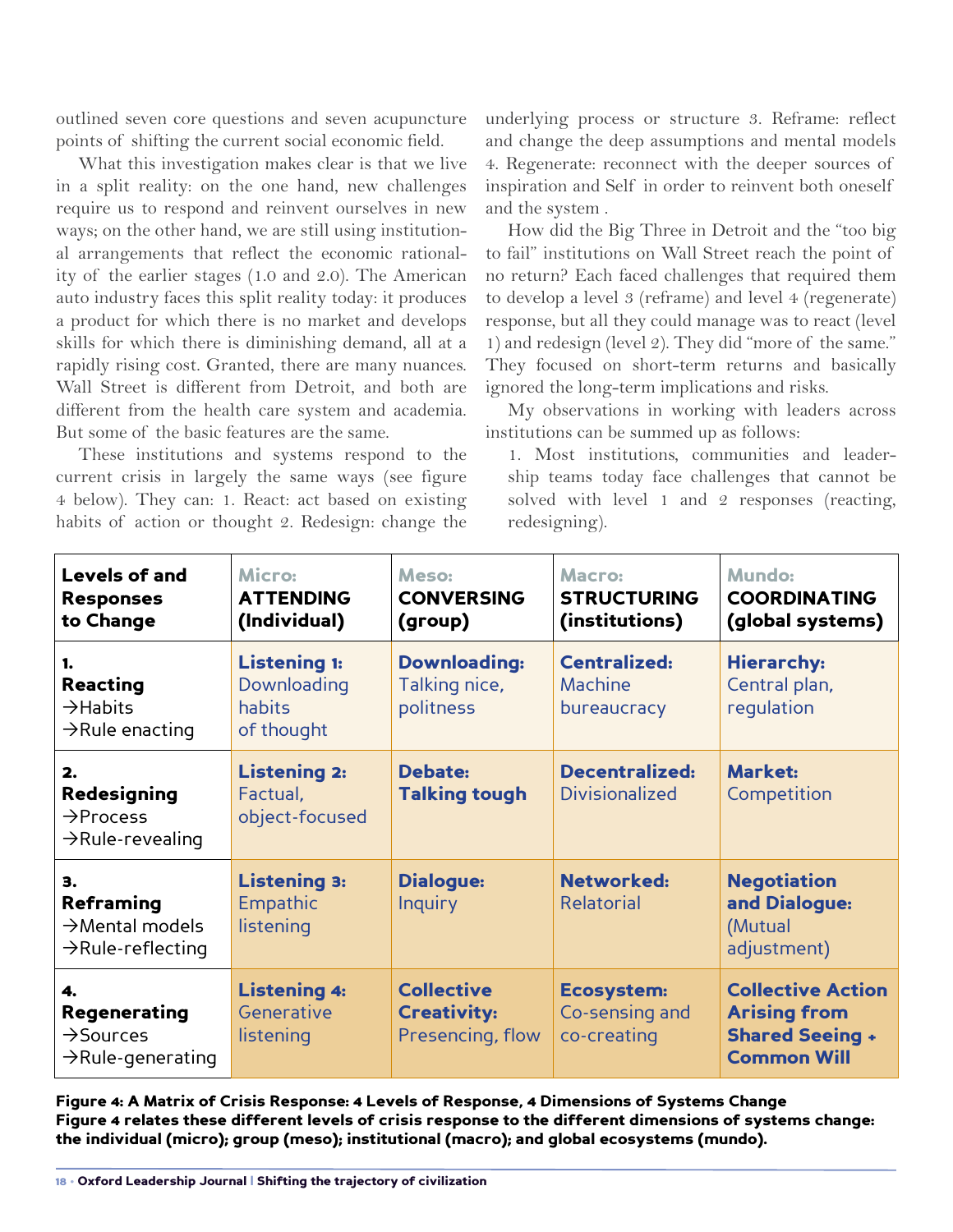2. Most institutions and organizations know a lot about operating with level 1 or 2 responses (reacting, redesigning); they often know something about operating with a level 3 response (reframing); and very few know anything about operating with a level 4 response (regenerating).

3. Although many leaders realize that a different approach is necessary today (level 4), their respective efforts are usually limited to individuals and groups in their own organizations and do not include the larger institutional ecology of the whole system in which they operate.

The new responses that are most necessary now cut across all four levels (from reacting to regenerating) and dimensions of systems change (from micro to mundo). These responses require the creation of different innovation and learning spaces in society. If the challenge is to reinvent the dying institutions across sectors—Detroit's Big Three, Wall Street, or the health care system—there's one thing we know for sure: none of those groups will be able to do it on their own using the same type of thinking that got them here. They need a new learning and innovation environment that reconnects their leaders with the realities of the larger ecosystem that they want to regenerate.

## Co-sensing Infrastructures: Listening the New into Being

The seven acupuncture points focus our attention on seven key concepts that would reframe and reinvent traditional economic theory and practice in the light of the  $21^{st}$  century challenges that lie ahead. In the past, these seven dimensions of societal reality were blank spots in conventional economic theory ("externalities"). In the future, these seven dimensions should be core principles of advanced economic theory and practice.

They are:

*(1) Coordination: To upgrade the current operating system by introducing a new coordination mechanism (action from shared awareness and common will)* 

*(2) Nature: To design all production - consumption cycles earth-to-earth (in coevolution with the natural ecosystems)* 

*(3) Labour: To upgrade the economic human rights* 

*that all people can actualize their full human creativity for shared wealth creation and social wellbeing.*

*(4) Capital: To redesign money and capital flows such that they serve all sectors of the economic system (including the ones with high social and low financial returns)* 

*(5) Technology: To grow communities of creation for generating breakthrough technologies in areas that matter most to society (e.g., green + social technologies)* 

*(6) Leadership: To reinvent leadership learning in order to facilitate "learning from the future as it emerges" rather than replicating the knowledge of the past.* 

*(7) Public awareness and conversation: Create infrastructure innovations that allow all citizens to become aware of their real power in co-creating an intentional ecosystem economy and in deepening our democracy.*

Each of these seven points is a mission-critical piece of a new enabling infrastructure that could facilitate the shift from capitalism 1.0 and 2.0 to a 3.0 type of systems. The pioneers of the seven acupuncture points need enabling infrastructures that help to meet, listen, learn, and see the bigger picture through each

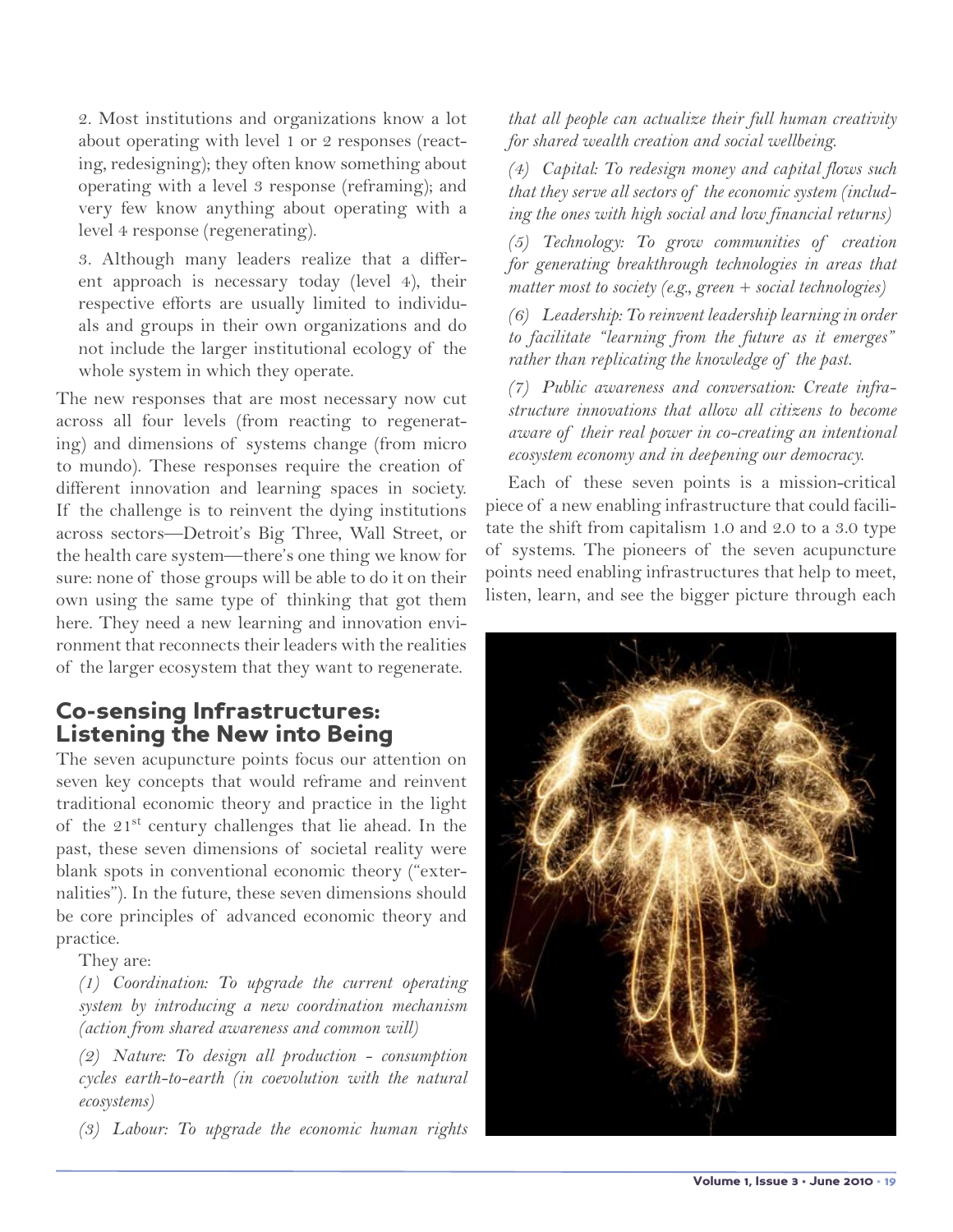other's eyes. The new infrastructure would support the collective development and prototyping of institutional innovations that, when tested and refined, could go viral quickly.

It sounds like a lot. But all of these things are already in the making. What they're not doing yet is mobilizing more collective action or being leveraged as a *set* of interrelated acupuncture points. Again, I use the term *acupuncture* to emphasize that the transformation requires a *set* of interrelated system interventions, as in the application of acupuncture in traditional Chinese medicine. The treatment is designed to stimulate the resilience of the bodily organism as a *whole.*  That is similar to what we need to do for the collective social body, the social field.

Working to heal and evolve the collective social body is even more challenging than working with the individual human body because, among other things, *we* are co-creating it moment to moment. The so-called laws or invariances of economics and social science are unlike those of science and nature. The "laws" of society are determined by people's awareness, and as their awareness changes, so can their behaviour and the laws that govern it. Which brings us back to the blind spot: the quality of consciousness that we share as human beings. Viewed from this angle, science might appear to be another "Detroit" that needs to be revived. While the main focus of conventional scientific activity in economics and the social sciences has been on discovering and describing invariances (and thereby freezing the status quo in society), we at the MIT Green Hub and the Presencing Institute (and many of our colleagues and partners in other places) believe that the essence of scientific activity in our age should be *to identify and transform the invariances* in human behavior $35$ —that is, to investigate the conditions that will allow us to *transform* the patterns of the past.

The so-called laws or invariances of economics and social science are unlike those of science and nature. the "laws" of society are determined by people's awareness, and as their awareness changes, so can their behaviour and the laws that govern it.

That is what the proposed g.school would be about. As envisioned, the g.school will apply a form of action science that serves and supports the great global transformation that we are living at this moment. Its curriculum will be practical because it is grounded in action learning that is connected to a global network of profound social change initiatives. And it will provide a personal and at times even spiritual experience because it will link practical change work in a field with inquiry into the deeper sources of our humanity and creativity—who we are as human beings and what future we collectively want to create on this planet.

1 I thank the Nathan Cummings Foundation for generously supporting this paper and research project.

2 Simon Johnson, "The Quiet Coup," The Atlantic, May 2009 ([http://www.theatlantic.](http://www.theatlantic.com/doc/200905/imf-advice) [com/doc/200905/imf-advice\)](http://www.theatlantic.com/doc/200905/imf-advice).

3 The research group was formed in January 2009 and has conducted 30 interviews and one local living economy immersion journey to date. The results will be posted and regularly updated at: [www.](http://www.tc.presencing.com) [tc.presencing.com](http://www.tc.presencing.com).

4 The first MIT Green Hub Roundtable took place June 8–9, 2009; the second is planned for Sept. 21, 2009.

5 For a fuller explanation of what is meant by capitalism 1.0, 2.0, and 3.0, see the book by Peter Barnes, Capitalism 3.0 (San Francisco: Berrett-Koehler, 2006). See also the work by David Korten who described the evolution of the economic system in related terms, for example in his book The Great Turning: From Empire to Earth Community (San Francisco: Berrett-Koehler, 2006).

6 I use the terms capitalism 1.0, 2.0, 3.0 a little differently from the way Barnes does. My focus on the stages is based on the differentiation of new coordination mechanisms, as explained below.

7 Karl Polanyi, The Great Transformation: The Political and Economic Origins of Our Time (Boston: Beacon Press, 1944, 1957).

8 Adam Smith, An Inquiry into the Nature and Causes of the Wealth of Nations ([1776]London: Methuen & Co., Ltd, 1904).

9 See as an example the Sustainable Food Lab, a